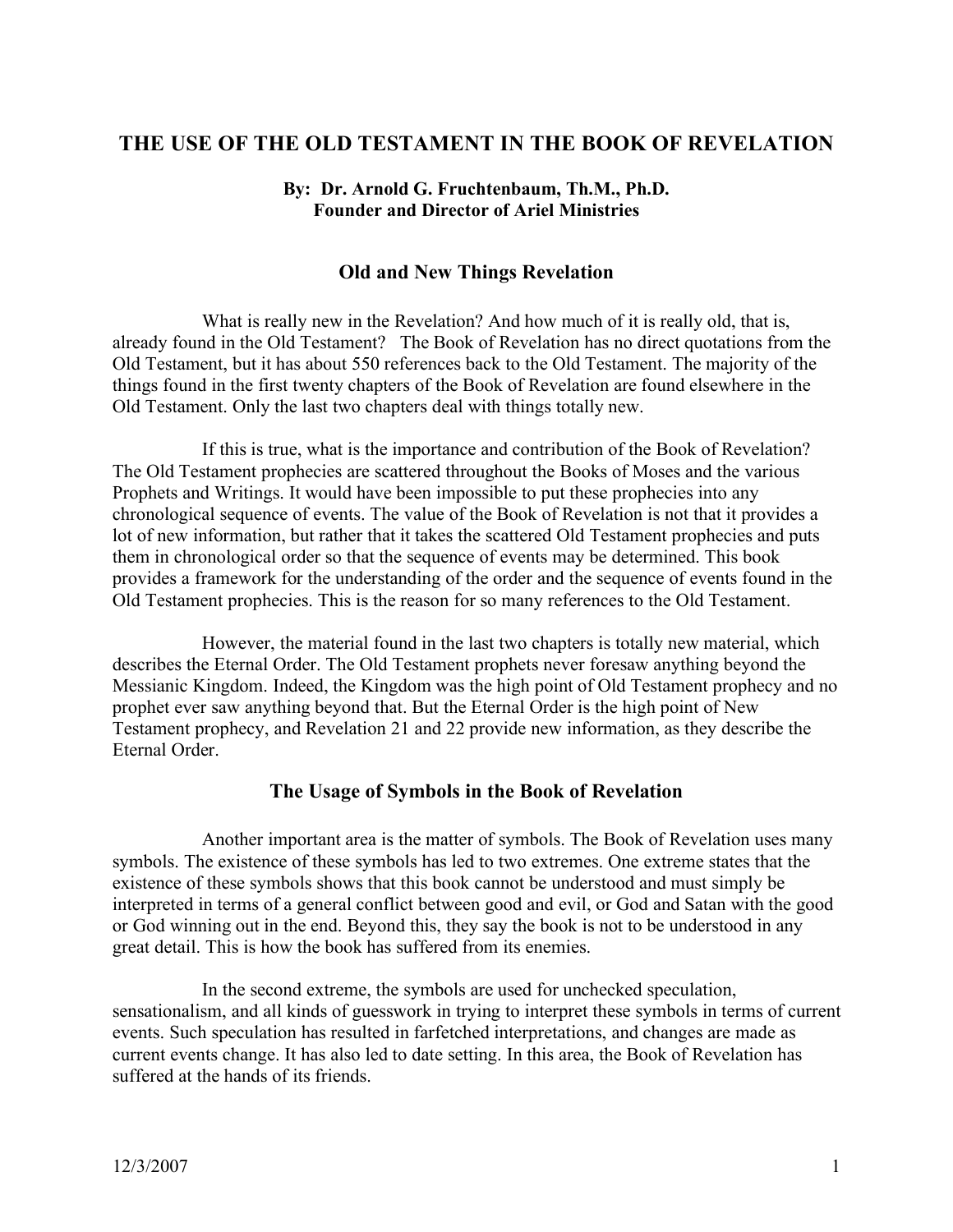There is a balance between the two extremes. While the Bible does use many symbols, it is consistent in its usage of symbols. A specific symbol will mean the same thing throughout the Old and New Testaments in the vast majority of cases (though not all).

For this study, the symbols will be examined in accordance with Dr. David L. Cooper's *The Golden Rule of Interpretation*. While recognizing the existence of the symbols, there will be no resorting to guesswork. Rather, this study will proceed on the premise that all the symbols in the Book of Revelation are explained elsewhere: either in a different part of the Book of Revelation or in some other part of the Bible. There are symbols, but the Bible itself will explain what these symbols mean either by direct statement or through a comparison of the usage of the symbol elsewhere in the Scriptures. The meaning of the symbols will not be determined by speculation.

Because so many symbols of the Book of Revelation are based upon how these same symbols are used in the Old Testament, in this paper it would simply be impossible to deal with all of them since there are so many. For example, Revelation 1:20 defines the seven stars to represent the seven angels of the seven churches and the usage of the word "star" as a symbol for angels is already found in the Old Testament and the New Testament simply applies the same symbolic meaning to stars as well.

Another clear example is that the description of the beast in Revelation 13:1-10 and 17; 7-14 is based upon the prophecies of Daniel 2 and 7. In verses 1-2 John describes the Beast that comes out of the sea. The *sea* in Revelation 13 is the same as the one in Daniel 7, which represents the Gentile world. Daniel 2 surveyed all the four empires. Daniel 7 summarized the four empires, and then focused its attention on the Fourth Empire in its various stages. But Revelation 13 is completely focused on the Fourth Empire, emphasizing a particular stage of the Fourth Empire, namely, the Antichrist Stage. The Beast that John saw is the same beast that Daniel saw in chapter seven, where it was nondescript. But here the Beast is given a description. In verse one, the Beast has ten horns and seven heads. The ten horns are found in Daniel 7, and they represent the ten kingdoms, which is one of the stages of the Fourth Empire. While the Ten Division Stage gives way to the final stage, the ten kingdoms continue to exist to the end. The difference between the two stages is that in the previous stage the world is divided into ten kingdoms ruled co-equally by ten men, while in the final stage the world in all ten divisions are ruled by the Antichrist, and the other kings are subject to him. In verse two, the Beast has a leopard-like body, bear-like feet, and a lion-like mouth. This, then, is the interpretation and explanation of the verse found in Daniel 7:12:

#### *And as for the rest of the beasts, their dominion was taken away: yet their lives were prolonged for a season and a time.*

The dominion of the first three empires was over, but their lives were prolonged. Their lives were prolonged in that the previous empires left their influence on the Fourth Empire. From the Daniel 7 passage, it is clear that the leopard-like body represents the Hellenistic influence; the bear-like feet represent the Medo-Persian influence; and the lion-like mouth represents the Babylonian influence. Thus, while their dominion ended, their lives were prolonged.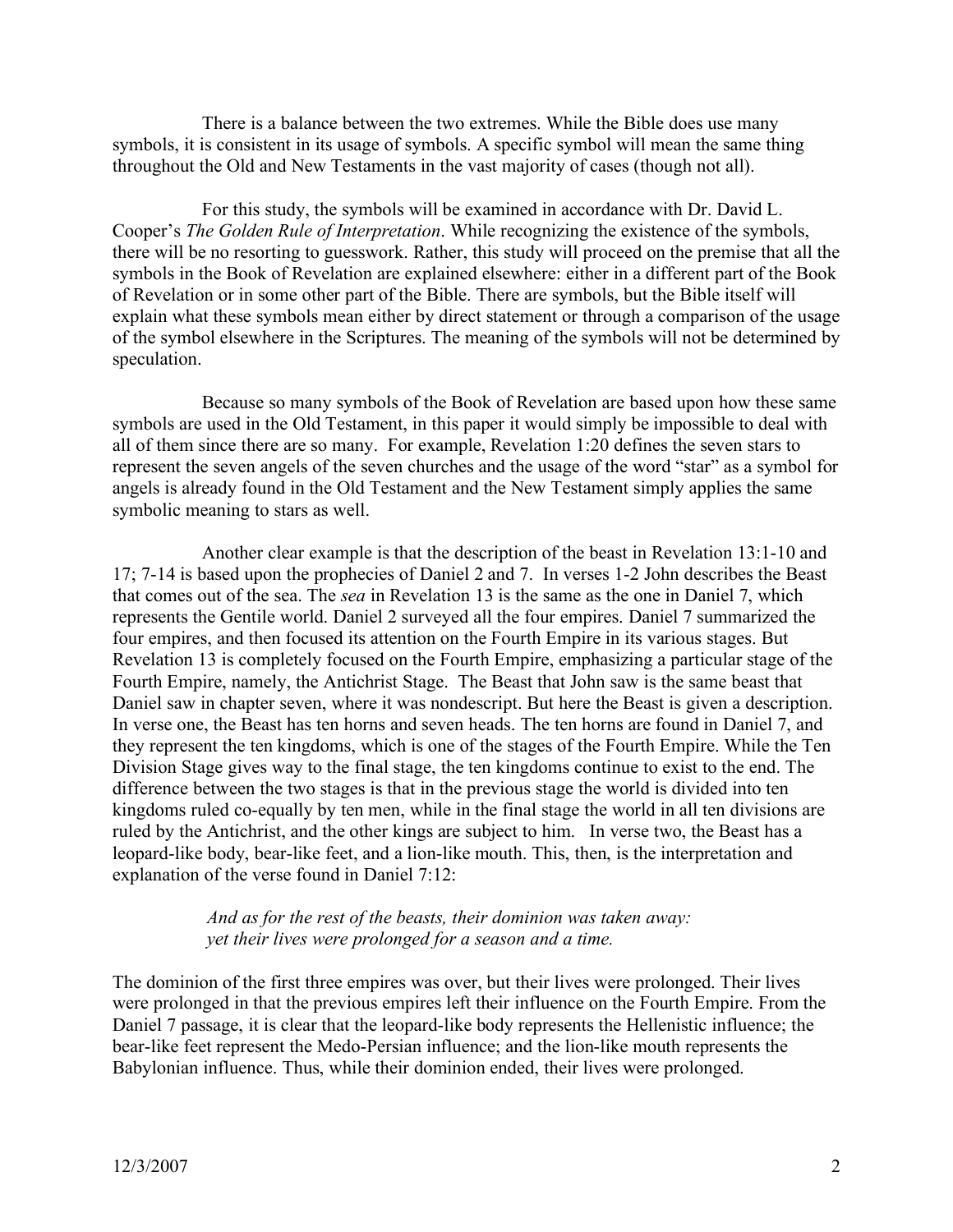These are the examples of the consistency the usage of symbols in both testaments and the vast majority of these symbols are used symbolically the same way through both testaments. Only in a minority of cases is a specific symbol used in more than one way. For example, whenever the word *stone* is used symbolically, it is a symbol of the Messiah; whenever the word *mountain* is used symbolically it symbolizes a king, a kingdom, or throne; whenever the word *cloud* is used symbolically it symbolizes God's glory; whenever the figure of a *flood* is used symbolically, it symbolizes a military invasion and of course there are other examples that can be given as well.

It is certainly true that the Church was unknown in the Old Testament and it was among the eight divine mysteries that were simply unknown in the Old Testament. However, in the content of the seven letters, he again often refers to symbols based upon the Old Testament and therefore, his statements concerning the Tree of Life, Balaam, Manna, Jezebel, are only some examples and many others could be given. Even the promise of being given a new name in Revelation 2:17 is based upon the fact that often in Scripture a new name was given to a person after he overcame certain spiritual problems. One example is that of Jacob who was given the name Israel (Genesis 32:22-32), and Abram whose name was changed to Abraham (Genesis 17:1-8). Many other examples could be given but due to the limitations of the paper only certain passages will be focused upon.

#### **Revelation 7:1-17**

In all forms of Replacement Theology, such as Covenant Theology, even the segment of Covenant Theology closest to Dispensationalism, the Covenant Premillennial view, tries to make the 144,000 Jews in verses 1-8 the same as the innumerable multitudes of verse 9- 17, though if taken literally the text simply distinguishes the first group to be Jews or Israelites and the second group to be Gentiles. Often the attack is against the teaching that these would be the evangelists of the Tribulation but that really is a separate issue. Whether these are evangelists or not (and I believe they are) it does not change the fact that they are still distinguished from the innumerable multitudes. Furthermore, a common attack against taking the passage literally of Israelites or Jews, is to claim that these could not be the Twelve Tribes of Israel and that in turn is based upon the fact that the name of the Tribe of Dan is missing. Based upon that, George Eldon Ladd, a Covenant Premillennialist but a Posttribulationist, claims that these could not be referring to literal Israel, and Ladd attempts to remove the Jewishness of the  $144,000^{1}$ 

When Ladd asserts, "that these twelve tribes nowhere appear in the Old Testament in any of the listings of the twelve tribes of Israel," he almost gives the impression that this is true of the entire list of names; however, it is only true on one name: Dan. The fact that John went to the trouble of listing the names would clearly imply that he is speaking of literal Jews. Ladd's question, "How then can these twelve tribes be literal Jews since they are not the literal twelve tribes of Israel?" can be answered rather simply: the *are* the literal twelve tribes of Israel, and the absence of Dan does not disqualify the other names from being the literal tribes of Israel. God simply chose not to select 12,000 from the Tribe of Dan for His purpose concerning the

 <sup>1</sup> Ladd, *Blessed Hope,* p. 126.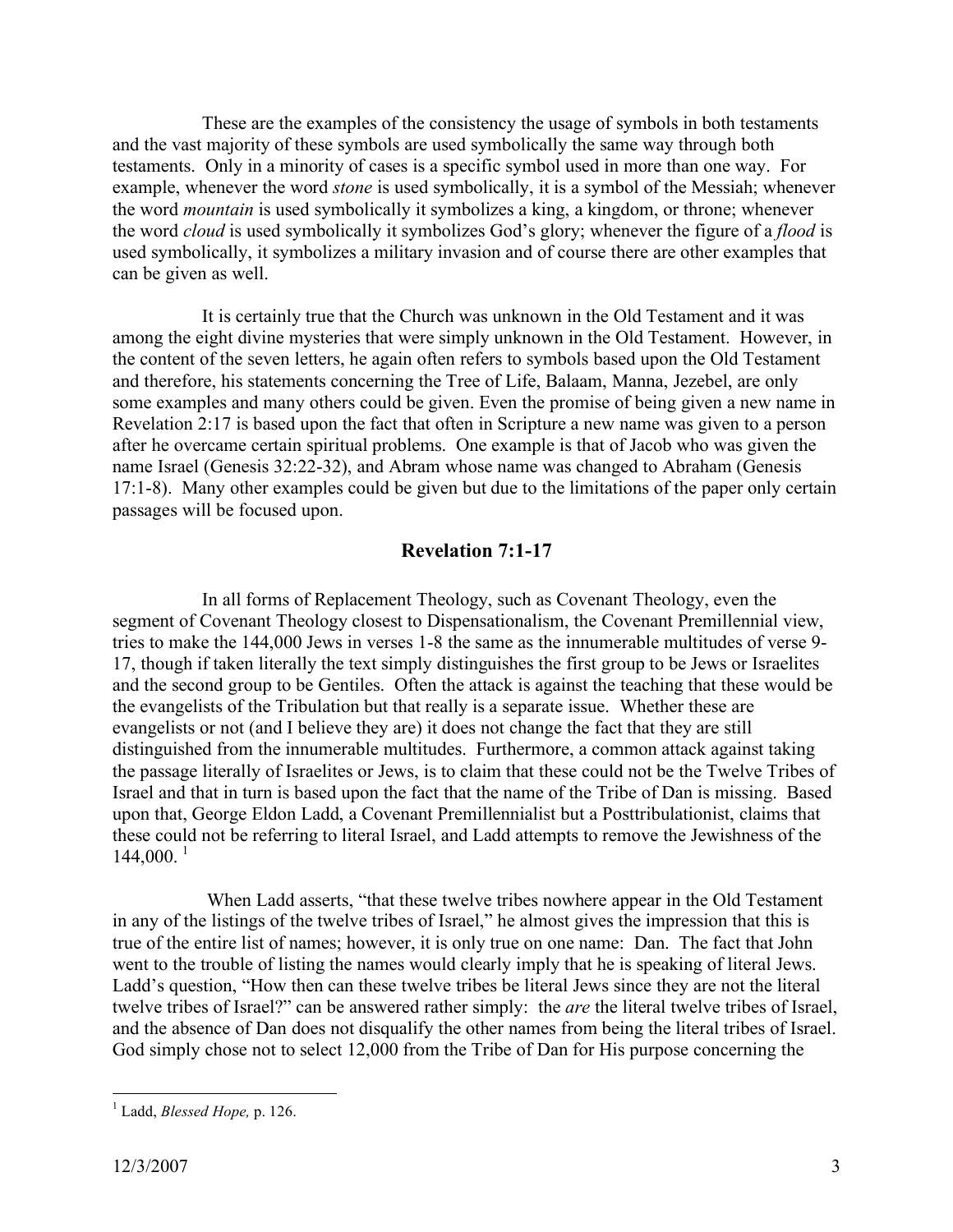144,000. Using such flimsy grounds, Ladd tries very hard to make these 144,000 symbolize "the true Israel, the true people of God," which for Ladd means the Church. Again, not having any clear statement that Israel is the Church, Ladd is forced to use this back door approach: the 144,000 are the Church; the 144,000 are in the Tribulation; therefore, the Church is in the Tribulation.

Ladd presents his view of the 144,000 in more detail in a later work, but because of his Covenant Premillennialism and Posttribulationism, he engages in some sloppy exegesis of Revelation seven.<sup>2</sup> A simple reading of the passage would obviously make these 144,000 to be Jews, but Ladd declares that "it is impossible for these to be literally Jews." This is pure presuppositionalism, at best or pontification at worst. The text clearly states that these 144,000 come from the twelve tribes of Israel, and the tribes listed are the common Jewish names from the Old Testament. The natural reading of the passage would make these Jews; however, Ladd tries to prove that they are not. His statement that "the twelve tribes listed are simply not the twelve tribes of Israel" is far too sweeping. In fact, every tribe listed in Revelation seven is found among the twelve tribes of Israel. True, the Tribe of Dan is missing, but that is hardly sufficient to claim that all the others listed are "simply not the twelve tribes." It is not true that the Tribe of Ephraim is omitted. The name is simply substituted by his father's name, Joseph. Nor is there any reason to assume that "the Tribe of Manasseh is included twice" as Ladd claims. The Tribe of Joseph stands for the Tribe of Ephraim while the Tribe of Manasseh stands for itself. Even if Manasseh is included twice, it does not negate them from being literal Jews. Again, this is careless exegesis. Ladd is trying hard to push his posttribulational theology into the text. Revelation 7:4 clearly states that these 144,000 came from *every tribe of the children of Israel,* yet Ladd states that they "are simply not the twelve tribes of Israel." Who, then, should the reader believe: John, who wrote the book or Ladd? The names that John does list are: Judah, Reuben, Gad, Asher, Naphtali, Manasseh, Simeon, Levi, Issachar, Zebulun, Joseph, and Benjamin. Are these not the familiar Jewish names from the Old Testament that speak of the tribes of Israel? Ladd declares that "the twelve tribes listed are simply not the twelve tries of Israel," but with only one exception (Dan), they are those very tries of Israel. The fact that the Tribe of Dan is missing is hardly exegetical evidence to dismiss all those mentioned from being Jewish.

Ladd uses the missing Dan to get his foregone conclusion that these 144,000 are the Church. He states: "We may believe that John deliberately listed the 144,000 in an irregular listing of tribes to say that here are those who are true spiritual Jews without being literal Jews: in other words, the church." It is really difficult to take Ladd seriously, for this is very imaginative exegesis. He is working overtime to try to do away with the Jewishness of the 144,000. Only because of the exclusion of Dan, Ladd insists that these are not literal Jews but the Church. For him "the 144,000 are the church on the threshold of the Great Tribulation." Ladd, a Posttribulationist, does not have a single verse that actually puts the Church into the Tribulation, so he must use a back door approach; this is one such back door. The 144,000 are clearly in the Tribulation. By making the 144,000 the Church, Ladd is able to put the Church in the Tribulation.

 <sup>2</sup> Ladd, *Last Things,* pp. 70-72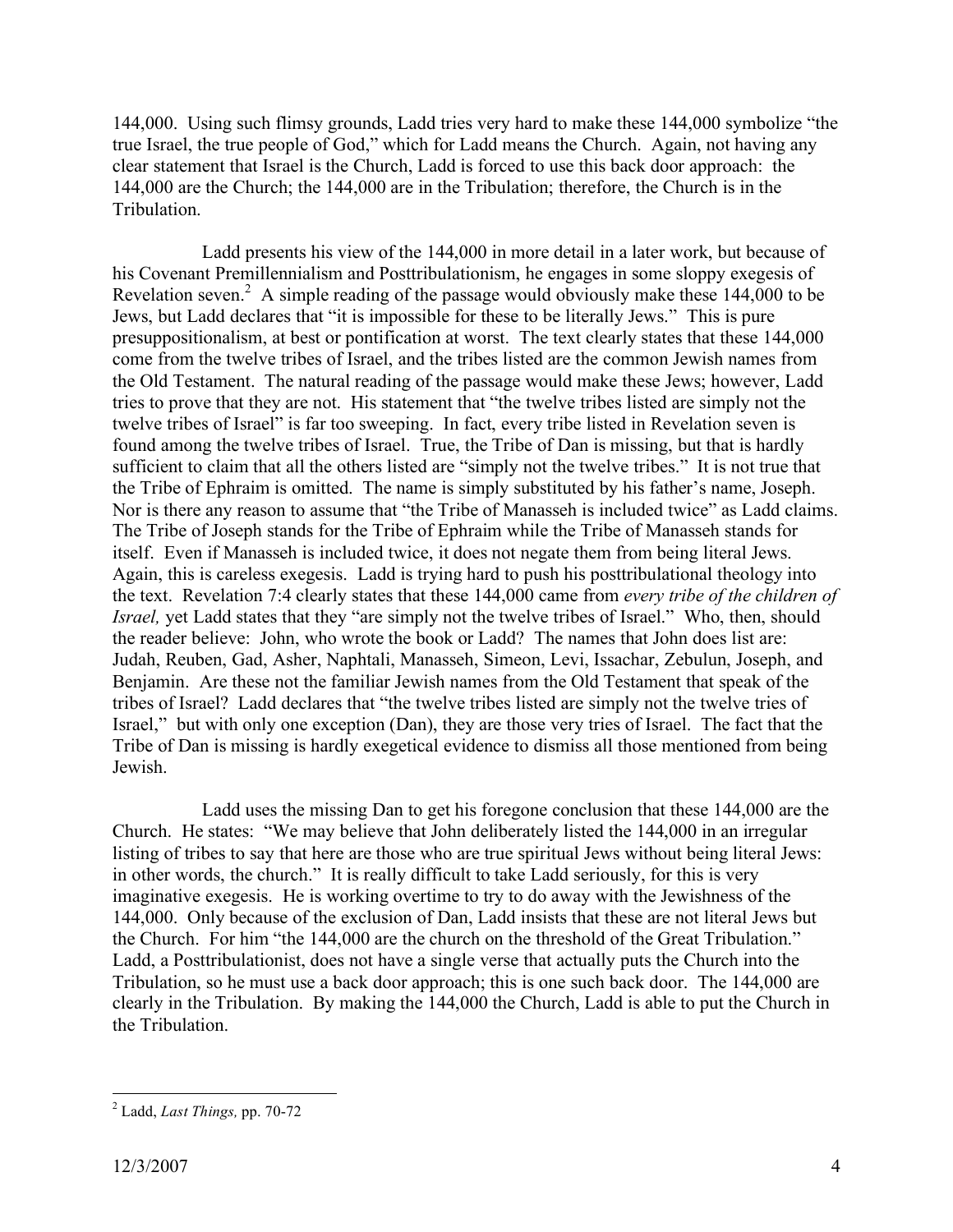In verses 4-8, the identification of those who are sealed is clearly specified as 144,000 Jews. To make it even more clear, twelve tribes are listed with the statement that 12,000 are chosen from each of the twelve tribes. Such careful delineation definitely indicates that these 144,000 are Jews and will be nothing else, in spite of much speculation to the contrary. The emphasis is on the Jewishness of the 144,000. Looking at the list of tribal names, some have concluded that the Tribe of Ephraim is left out, but this is not the case. In place of the name of Ephraim there is the name of his father Joseph (v. 8), but it is the same tribe. Such an interchange between *Joseph* and *Ephraim* is not unusual and also appears elsewhere, as in Ezekiel 37:16. But one tribe is left out, namely, the Tribe of Dan. No reason for this is given. A great deal of speculation and guesswork has developed as a result, mainly the idea that the Antichrist will come out of this tribe. Others claim that the False Prophet will arise out of the Tribe of Dan and that is why that tribe is left out. But this, too, is pure speculation. There is nothing in the context to suggest either of these suppositions. The text itself does not state the reason why the Tribe of Dan is left out but by going back to the Old Testament we can see why. The actual reason is simply to maintain the symmetry of twelve. When all tribal names are actually listed, the total comes to thirteen and not twelve because Joseph produced two tribes: Ephraim and Manasseh. In order to maintain the symmetry of twelve, one name must always be dropped. This is not the only place this happens. For example, in Deuteronomy 33, Moses presents his twelve tribal blessings, as Jacob did in Genesis 49. But to maintain the symmetry of twelve, Moses also had to drop one tribe, and that was the Tribe of Simeon. In Ezekiel 47-48, in describing the tribal settlement in the Messianic Kingdom, to maintain the symmetry of twelve, Ezekiel drops the Tribe of Levi, putting this tribe in a separate place and category. Just as there was no sinister reason for dropping Simeon, there is no sinister reason for dropping Dan. In all cases, it was merely to retain the symmetry of twelve. In the Book of Revelation, three numbers are prominent: four, seven, and twelve. Hence, the dropping of Dan. Comparison with the Old Testament shows that a literal interpretation is the best option.

#### **Revelation 9: 1-21**

The ninth chapter of Revelation describes two major demonic invasions, the first of which is to torment people for five months but not to kill, while the second is to destroy onethird of humanity. The Old Testament background to this passage is Joel 1:15-2:11. Joel begins to portray this demonic invasion by describing the devastation of the Day of Jehovah, or the Tribulation (1:15-20). After announcing its approach (v. 15), he relates the results on the crops (vv. 16-17): little remains either for the Temple (v. 16) or for sustenance (v. 17). This is followed by a description of the devastation of the livestock (vv. 18-20). Joel then proceeds to give an account of the invasion itself  $(2:1-11)$ . The alarm is sounded  $(v, 1)$ , announcing the approaching army of demons, giving clear evidence that the Day of Jehovah has arrived with a vengeance. He then describes the Day of Jehovah (v. 2a) as being composed of gloominess, clouds, and thick darkness. As dawn is sudden and spreads around a mountain, so sudden and widespread is this judgment of the Day of Jehovah. It is then that Joel points to the invading army (vv. 2b-9). He describes their approach, which shows their uniqueness (v. 2b) and their devastation (v. 3). What is related here is similar to the Revelation passage, which again points to something other than human. The description of the invading army is presented next (vv. 4-9), giving their appearance (v. 4), noise (v. 5), terror (vv. 5-6), speed (v. 7), discipline (v. 8) and their attack (v. 9). The similarity with Revelation is striking and again points to these invaders as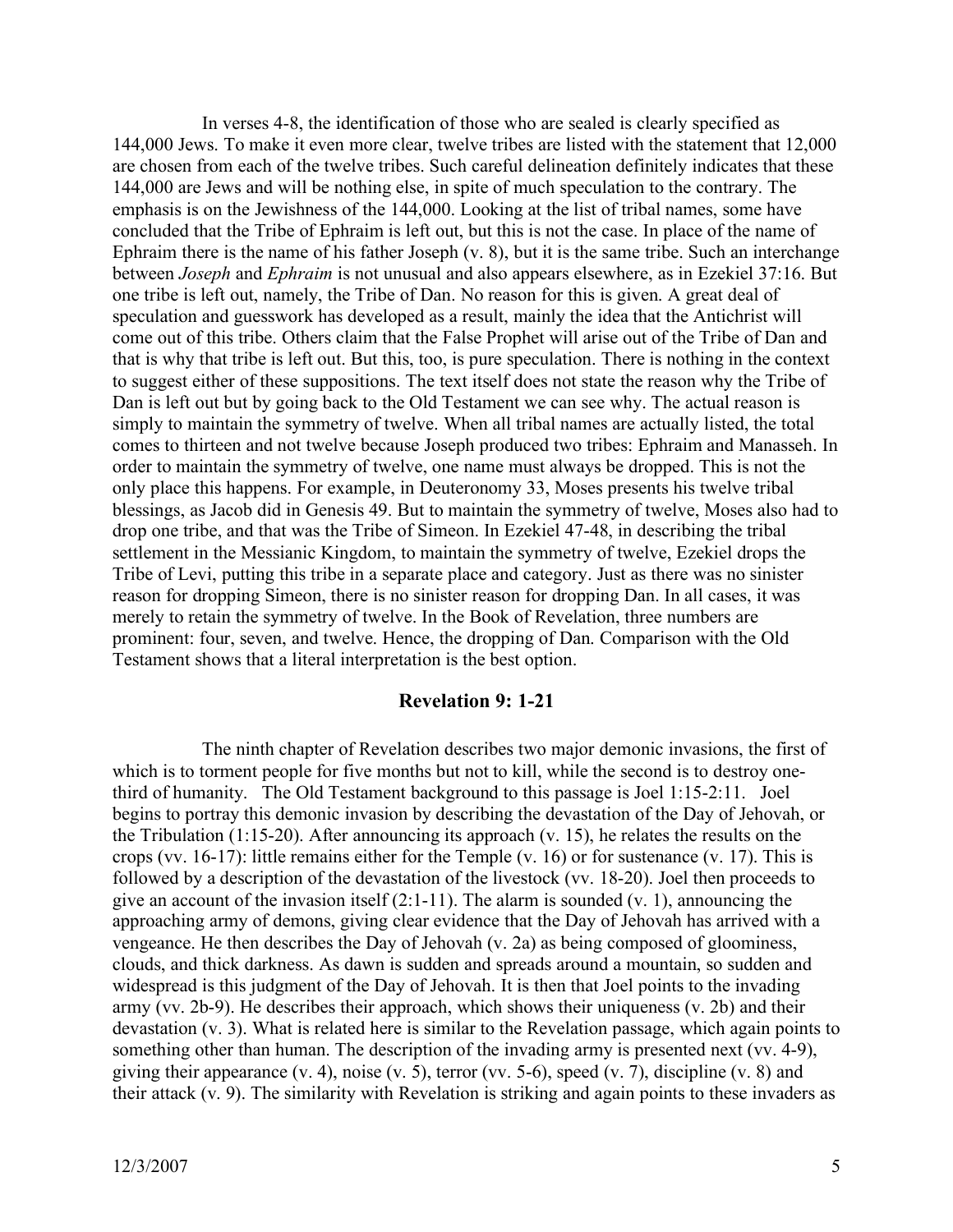being demons. The results (v.10) of this demonic invasion include convulsions of nature and a total blackout, the third one of the end time. The passage concludes with the reason for the invasion (v. 11): the judgment of God. The text states that the army is great, for there are two hundred million demons, and it is enough for God to execute His word: the destruction of onethird of humanity. It was pointed out in the introduction that one of the purposes of the Revelation was to give the chronological sequence to many of the Old Testament prophecies. This is just one example.

#### **Revelation 10:8-10**

Just as a passing observation, John's experience of eating the scroll, which is sweet as honey in his mouth but makes it bitter in his stomach is quite similar to Ezekiel's experience where he also had to partake of the scroll God showed him. In both cases the focus is on digesting the Word of God in preparation of proclaiming it.

#### **Revelation 13:16-18 – The Mark of the Beast**

To counterfeit the seal of God on the foreheads of the saints, the seal of the Holy Spirit, the False Prophet will introduce his own counterfeit mark or seal. The counterfeit seal is the famous *mark of the beast*. The placing of the mark will be on the forehead or on the right hand (v. 16). It will be given to all who will subject themselves to the authority of the Antichrist and accept him as god. The mark will serve as a passport for business (v. 17a). They will be able to neither buy nor sell anything unless they have the mark. It should be pointed out that this mark has nothing to do with credit, as is often taught today. In a credit system, everyone must have a different number. In this case, everyone has the *same* number. The purpose of the mark will be to serve as a sign of identification of those who will own the Antichrist as their god. Only those who have this number will be permitted to work, to buy, to sell, or simply to make a living. The verse does not speak of credit cards, banking systems, a cashless society, a one-world money system, or computers, etc.

The interpretation of the mark is given by five clues (vv. 17b-18):

The name of the Beast; The number of his name; The number of the Beast; The number of a man; The number is 666.

Following through this logical progression, the number of the Beast is also the number of a man because the Antichrist will be a man who will be the last ruler of the final form of the Fourth Gentile Empire. Furthermore, this number is the number of his very own name, and the numerical value of his name is 666. The point is essentially this: whatever the name of the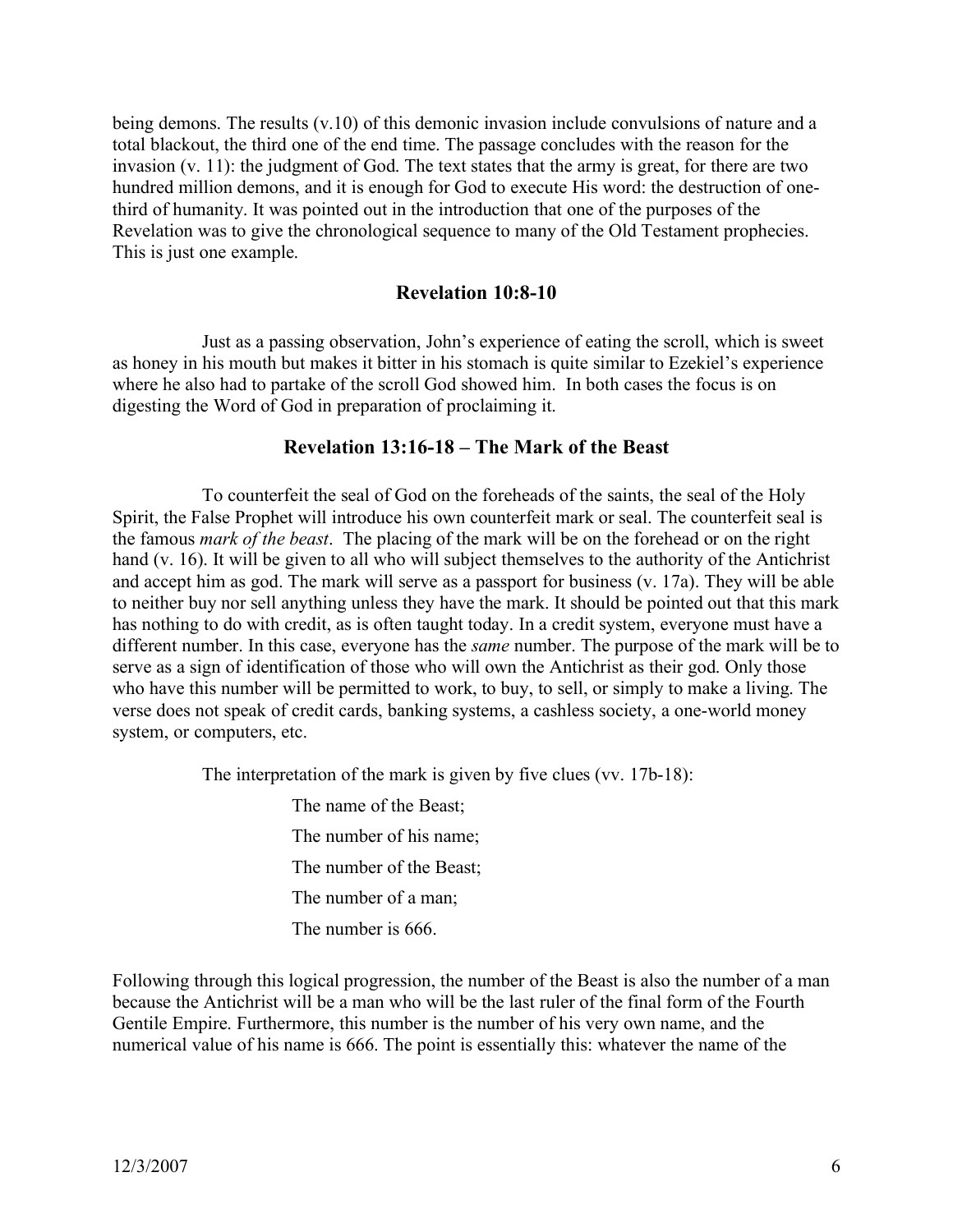Antichrist will be in Hebrew letters<sup>3</sup>, the numerical value of that name will be 666. Each letter of the Hebrew alphabet has a numerical value. There are 22 letters in the Hebrew alphabet and in the order of numerical value they are as follows: 1, 2, 3, 4, 5, 6, 7, 8, 9, 10, 20, 30, 40, 50, 60, 70, 80, 90, 100, 200, 300, and 400. So everyone's name in Hebrew has a numerical value. The numerical value of the author's name is 966. The name of Jesus the Messiah has the numerical value of 749. In this passage, whatever the personal name of the Antichrist will be, if his name is spelled out in Hebrew characters, the numerical value of his name will be 666. So this is the number that will be put on the worshipers of the Antichrist. Since several of different calculations can equal 666, it is impossible to figure the name out in advance. But when he does appear, whatever his personal name will be, it will equal 666. Those who are wise (v. 18) at that time will be able to point him out.

#### **The Abomination of Desolation**

The events of Revelation 11:1-2 and 13:11-18 are clearly based upon the Old Testament concepts in the Book of Daniel.

The first corollary event tied in with the breaking of the covenant is the Abomination of Desolation in connection with the Jewish Temple in Jerusalem (Daniel 9:27). This verse reveals just how long the Tribulation will last: a total of seven years. But now it goes on to say that *in the middle of the week*, that is, in the middle of the seven-year period, the Antichrist will cause a cessation of the sacrificial system that had been reinstituted. This forced cessation is followed by the statement, *upon the wing of abomination shall come one that makes desolate*. Thus, the cessation of the sacrifices in conjunction with the breaking of the covenant is followed by an act (or acts) which is labeled as "the abomination of desolation." The exact nature of this act (or acts) is not spelled out at this stage. Exactly what the Abomination of Desolation consists of is not stated, only that it occurs in the middle of the Tribulation. However, the term *wing*  refers to the pinnacle of the Temple, emphasizing the concept of an "overspreading influence." What begins here will spread elsewhere. The term *abomination* often refers to an image or an idol.

Another passage, Daniel 12:11, gives the duration of time that the Abomination of Desolation will last. As in Daniel 9:27, the starting point is the cessation of the sacrificial system. According to this passage, the Abomination of Desolation will last a total of 1,290 days. This is a full thirty days beyond the end of the Tribulation. No reason is given as to why it is permitted to last this extra thirty days. Again, this passage does not reveal exactly what the Abomination of Desolation will be. But, as in Daniel 9:27, the term *abomination* often refers to an image or an idol.

This event is also mentioned in Matthew 24:15-16. This passage is merely a reminder of the Daniel prophecy, with no explanation as to what the Abomination of Desolation is. The only clue given is that it will be something *standing* (like an image or idol) in the Holy Place. This passage helps to verify the futuristic interpretation of the Daniel passage, for it was

<sup>&</sup>lt;sup>3</sup> It is possible that the intent will be the numerical value of the Greek alphabet but the Jewish context argues for it being Hebrew; Latin plays no role in a biblical context.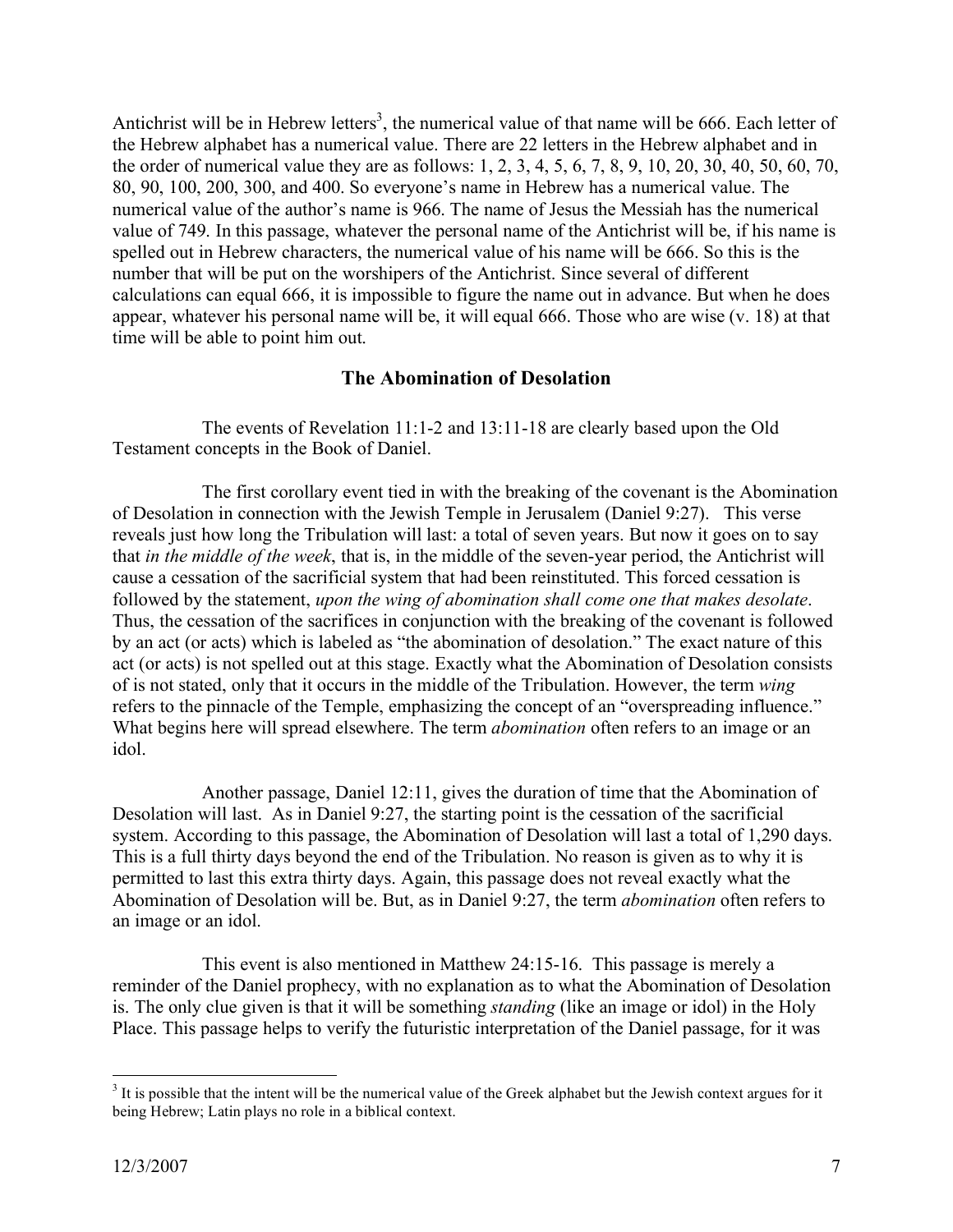still considered unfulfilled and future at the time of Messiah. The Abomination of Desolation will serve as a warning to the Jews of Israel to flee the Land.

Another text dealing with this is in Revelation 11:1-2. This passage also deals with the takeover of the Temple, as well as the City of Jerusalem (at least the Old City), and connects it with the Times of the Gentiles. This will be the final Gentile control of Jerusalem, and it will last 42 months, or 3½ years. It will be this Gentile takeover of the city and the Temple that will cause a cessation of the sacrifices. Although Gentile domination over the City of Jerusalem will last 3½ years, the Abomination of Desolation will continue an extra month. But there is still no clear explanation as to what the Abomination of Desolation is.

What, then, is the Abomination of Desolation? There are two elements or stages involved, the first of which is in II Thessalonians 2:3-4. In this passage, the Antichrist is described as seating himself in the Temple of God, declaring to the world that he really is God. In all probability, he will sit in the very Holy of Holies. Thus, with his initial takeover of Jerusalem in general and the Temple in particular, he will seat himself in the very Temple of God, will claim to be god, and, by so doing, will set up the second religious system of the Tribulation: the worship of the Antichrist.

The second aspect of the Abomination of Desolation is in Revelation 13:11-15. In the second stage of the Abomination of Desolation, the False Prophet will be given authority to perform many signs and wonders (v. 13), deceiving mankind in order to cause them to worship the Antichrist (v. 12). These same ideas were evident in II Thessalonians 2:8-12, and both help clarify what the Abomination of Desolation involves. The great deception is climaxed when the image of the Antichrist becomes alive and men are called upon to worship the image (vv. 14-15). So the deification of the Antichrist continues. The image will be set up in the Holy of Holies to carry on the Abomination of Desolation. Jerusalem will become the religious capital of the Antichrist, and the Temple will be the center of the worship of the Antichrist, where the living image will be standing. So while the Antichrist will be disposed of after 1,260 days, the image will remain in the Temple another thirty days beyond that. Then it, too, will be disposed of. Here again, the Old Testament is not reinterpreted by the New, but it is crucial to understanding the New.

#### **Revelation 12:1-17**

This passage is a very popular one with even Covenant Premillennialists who try to emphasize a Posttribulational Rapture. Just as they try to make the 144,000 Jews to representative of the Church, they try to make the Woman of Revelation 12 to represent the Church as well and thus as in Revelation 7, also in Revelation 12, they simply have to ignore the Old Testament background and they seem to be desperate to find evidence that the Church is somewhere in the Tribulation.

Buswell, a mid-Tribulationist, in contrast to Ladd, took the 144,000 literally as speaking of Jews, but he departs from a Jewish identification when he comes to Revelation 12: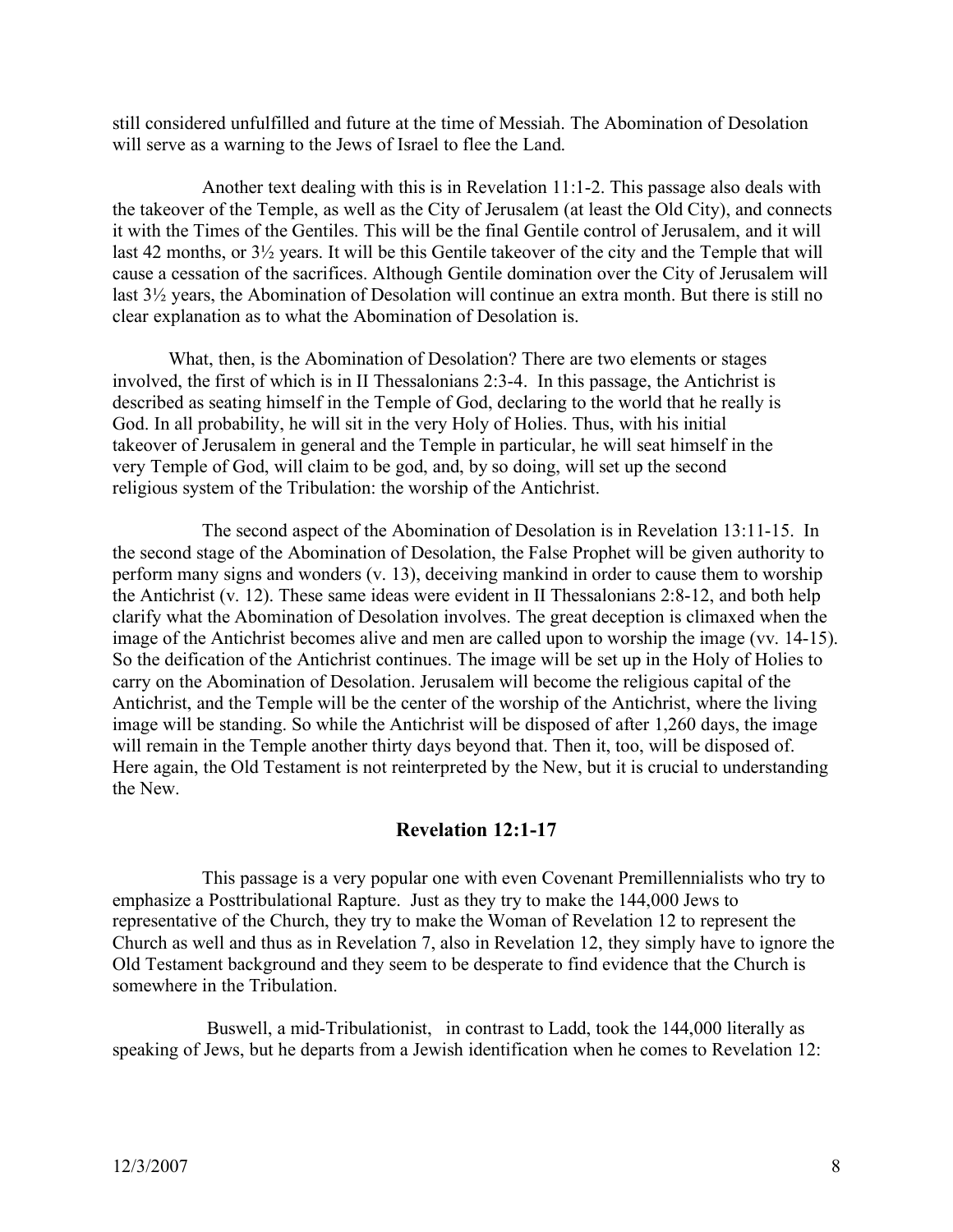It has been suggested by competent Bible students that the child should be understood as representing the true church. That being assumed, the child's being caught up to God and to His throne corresponds with the rapture of the true church. The woman, then, represents the visible or organized church, which though having lost the truly born-again individuals, still has the Christian forms, the Bible, and much of the Christian tradition. This suggestion is further borne out by the reference to "the remnant of her children, who cherish the commandments of God and have the testimony of Jesus," in verse 17 of the same chapter.<sup>4</sup>

The Woman in this chapter represents the nation of Israel, who produced the *man-child,* who is Jesus the Messiah. The *rest of her seed* who have *the testimony of Jesus* are the Jewish believers such as the 144,000. Buswell, however, follows an interpretation more consistent with his Covenant Theology. The Woman is "the visible or organized church" while the Child is "the true church" as is "the rest of her seed." However, to arrive at this conclusion, Buswell must ignore how the Old Testament uses and interprets the symbols found in the Revelation. Later, under the heading, "The Remnant," Buswell continues along the same line of thought.<sup>5</sup> He does not see "the remnant' of the Woman as being uniquely Jewish believers, but only Christians in general, "the elect of God."

The passage begins with a historical review and summary in verses 1-5. These verses summarize the whole life of Messiah from just before His birth to His ascension. It provides the Old Testament background for Satan's hatred of the Jews and his war against the Jews in the Revelation. John saw two signs in the heavens. In the first sign (vv. 1-2), Israel is pictured as a woman, a motif taken from the Old Testament concept of Israel as the Wife of Jehovah. The sun, moon, and twelve stars are all common Old Testament figures relating to Israel. The Old Testament background for this sign is Joseph's dream in Genesis 37:9-11. From this passage, John's vision can easily be interpreted. The sun represents Jacob, who was renamed *Israel*, and both these names were often used to represent the entire nation (e.g., Is. 40:27; 49:5; Jer. 30:10, among others). The moon represents Rachel, who in turn becomes representative of Jewish women, especially Jewish motherhood (Jer. 31:15; Mat. 2:18). The twelve stars represent the twelve sons of Jacob who, in turn, fathered the Twelve Tribes of Israel. Normally, whenever the word *star* is used symbolically, it always refers to angels. It has been used this way several times already in Revelation, and it is used this way again in verse four, the verse that teaches that onethird of the angels God created fell with Satan. Verse 1 may be the only exception to this rule since, being based on Joseph's dream, the twelve stars obviously represent the twelve sons of Jacob, who fathered the Twelve Tribes of Israel. But it may not truly be an exception. What Joseph saw in his dream actually were stars and these stars represented the sons of Jacob. When a star is used symbolically for an angel, no actual star is seen. Rather, an angel is seen, but called a *star*, as in Revelation 8:11-12; 9:1, etc. What John saw was an angel, but called him *a star* since in the Old Testament, that was the symbol of angels. What Joseph saw actually were stars, but they represented his brothers. Clearly, then, the woman arrayed with the sun, moon, and stars is representative of Israel (not the Church). In verse two, this woman is seen in the final stages of

<sup>4</sup> Busell, *Systematic Theology,* 2:462. <sup>5</sup> Ibid., 2:463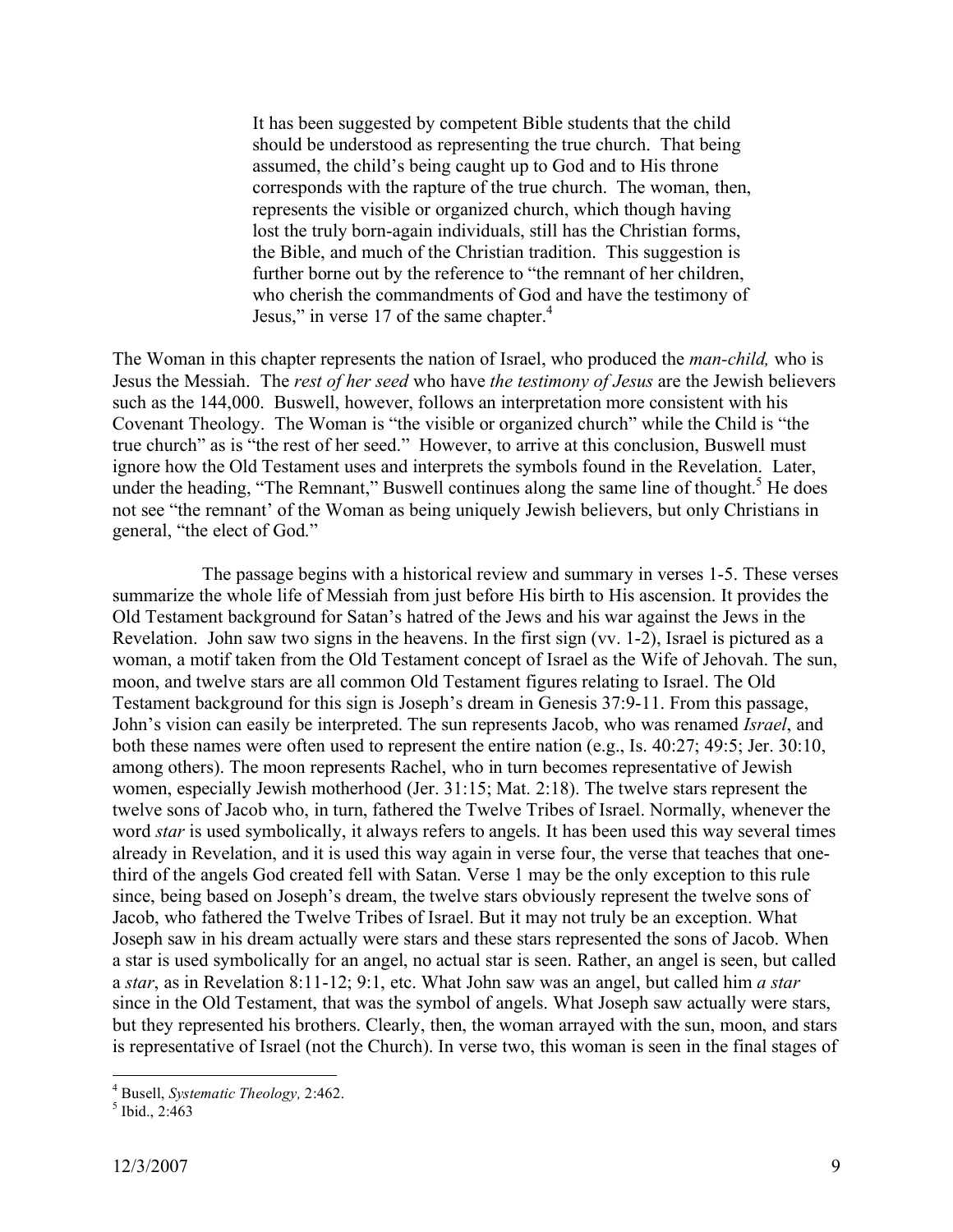pregnancy, about to give birth to a child. The vision, then, is of the nation of Israel just before the birth of the Messiah. A good reason why this cannot be the Church is that it would be an anachronism, with the Church giving birth to Messiah whereas the opposite is true.

Then John described the second sign. The *great red dragon* is Satan in all his fierceness (v. 3). The Old Testament background is the Leviathan of the Book of Job and the Septuagint uses the same Greek word as Revelation (*dragon*). The *seven heads and ten horns* represent the final form of the Fourth Gentile World Empire now shown to be under Satan's control and authority. The *seven diadems* point to a concept of conquest. Satan wrestled authority over the earth from man, and the Gentile empires wrestled authority from Israel.

In verse four, the two signs come together. Satan brought his entire demonic host in and around the Land of Israel in an effort to try to slaughter the child about to be born. The demonic host is enumerated as comprising one-third of the stars, meaning one-third of all the angels that God created. Only from this verse is it possible to learn just how many of the angels fell with Satan in the original revolt during his second abode. The initial attempt to destroy the child was with the slaughter of the babes of Bethlehem (Matthew 2:16-18). But throughout his life and ministry Satan attempts to destroy the Messiah both before His proper time (Passover) and by the wrong means (stoning in place of crucifixion). There is a tremendous amount of demonic activity in the Gospels in contrast to the minimal demonic activity found in the Old Testament. Following the Gospels, there is a decrease of demonic activity, as seen in the Book of Acts. Verse five points out the failure of Satan's attempt to destroy the child. The child, destined to rule the nations with *a rod of iron*, survived until His proper time for death came. After His resurrection, He ascended into Heaven and is presently seated at the right hand of God the Father.

After this historical survey, John's vision moves forward to events that will occur in the middle of the Tribulation, one of which is in verse six. As in Matthew 24:15-28, the Woman pictured here is in flight. In the Matthew passage, the flight was to the mountains, but here it is described as being in the wilderness, as well as to one particular place in that wilderness that God had prepared in advance. With Satan's attempt to destroy the child thwarted, Satan will then turn against the nation that produced Him. Satan's perpetual hatred of Israel is based on the fact that it is through Israel that God will fulfill His program of redemption. Furthermore, in this passage, the time of Israel's flight and hiding is given as 1,260 days or 3½ years. This refers to the second half of the Tribulation.

The next section of the chapter, verses 7-12 gives the reason or cause of Israel's flight. Satan is cast down and confined to the earth for the next 3½ years. There are two results of this angelic war. First, there is rejoicing in Heaven because the accuser of the brethren is now cast down (vv. 10-12a) and his access to Heaven is removed forever. But second, there is woe for the earth, for Satan is now full of wrath and anger, knowing his time is short (v. 12b), for he now knows it is only 3½ years before the Second Coming. Verses 7-12, then, are somewhat parenthetical, providing the reason for Israel's flight in verse six.

The next section, found in verses 13-17, takes up where verse six left off. Verse 13 states that once Satan is cast down to the earth he *persecuted the woman*, Israel. Verse 13 should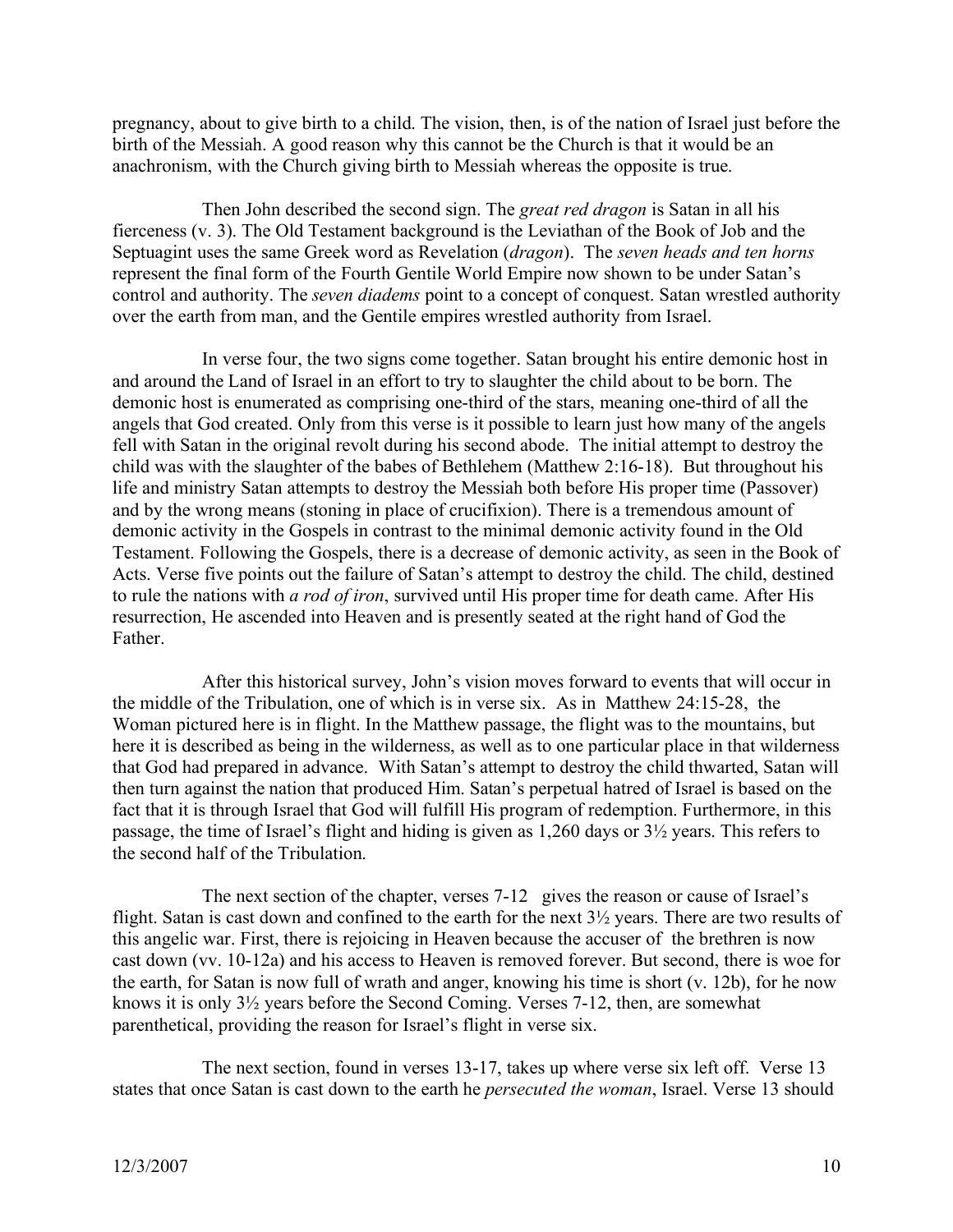be connected with verse six as giving a further explanation for Israel's flight *into the wilderness*. It should also be connected with verse 12, which concluded that there was woe for the earth, for Satan is full of wrath. The reason is that he knows his time is short, namely, 3½ years. What does he do with this short time left to him? He persecutes Israel, in verse 13. A question that needs to be raised is: What is the logical connection between Satan's knowing his time is short and his persecuting the woman? Why persecute the Jews just because his time is short?

In verse 14, Israel flees *into the wilderness,* where she is nourished for *a time, and times and half a time*, which is the same as the 3½ years of verse six. The figure of the *two wings of the great eagle* has provided fertile ground for speculation among "newspaper exegetes." Amazingly, "the wings of the eagle" has been identified as the American Air Force! After all, the eagle is a symbol of the United States, and so it would appear that the American Air Force will help the Jews escape! But other nations use the eagle as a symbol, (Germany and Poland are two examples) and for some reason their air forces are ignored. It has been stated in the very beginning of this paper that every symbol in the Revelation is explained either elsewhere in the Revelation itself or somewhere else in the Bible. The figure of flight in connection with the wings of the eagle is to be interpreted by its usage elsewhere. This same figure is found in Exodus 19:4 and Deuteronomy 32:11 in connection with the Exodus from Egypt. Obviously, Moses did not have the help of the American Air Force! The figure, then, is to be explained by its usage elsewhere. It describes a successful flight or escape after being pursued due to divine intervention. Israel was pursued by the Egyptian army but succeeded in escaping into the Wilderness of Sinai due to divine intervention. Here, again, Israel is being pursued, but escapes safely into another wilderness due to divine intervention. This is all that "the wings of the eagle" represent. Using the Old Testament to interpret the symbols will help to avoid foolish speculation.

Then, in verse 15, the persecution is described in terms of the waters of a river causing a flood, so that Israel might be drowned or destroyed by the flood. Whenever the figure of a flood is used symbolically, it is always a symbol of a military invasion. A good example is Daniel 9:26, where the Roman invasion and devastation of Jerusalem fulfilled in A.D.70 is prophesied or described in terms of a flood. This invasion of Israel sent by Satan was described in Daniel 11:41 as: *He shall enter also into the glorious land*. This is the same invasion spoken of in Revelation 11:1-2 by which the Antichrist will succeed in taking control of both Jerusalem and the Temple and will commit the Abomination of Desolation.

But this invasion will fail (v. 16) in its attempt to destroy the Jews, for Israel will succeed in fleeing *into the wilderness* after being pursued by the invading army. Divine intervention will destroy the pursuing army.

The passage closes (v. 17) describing further the wrath of Satan because of his initial failure to destroy the Jews. In this closing verse, as in the case of the Matthew passage, Satan will then make war specifically against the believing Remnant among the Jews, for it states that he now goes to make war with the rest of the woman's seed, namely, *those who keep the commandments of God and hold the testimony of Jesus*. These will include all the Jewish believers among the Jews at that time, as well as the 144,000 Jews. The concept of the Remnant of Israel is a major motif of the Old Testament.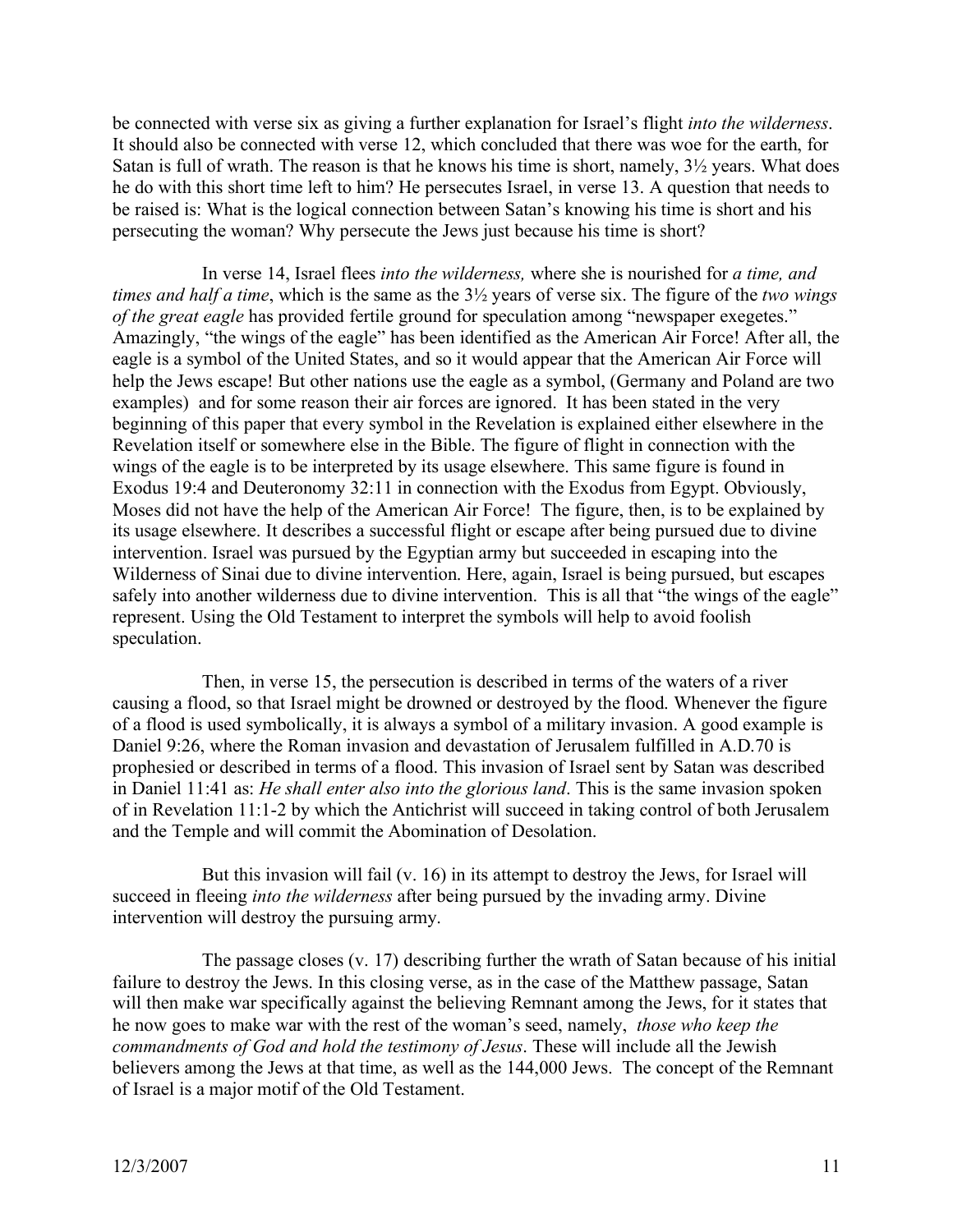Revelation 12 is a picture of Satan's persecution of the Jews with all its fierceness during the Tribulation. It will begin in the middle, after he is cast down to earth. Now he organizes an all-out worldwide anti-Semitic campaign to try to destroy all the Jews once and for all. He will set out on a program to destroy all the Jews still living, and the reason is to avoid the Second Coming. While the Rapture of the Church has no pre-conditions and can happen at anytime, the Second Coming for Israel does have one condition, Israel's national salvation. But the initial attempt to destroy the Jews in the middle of the Tribulation will fail. He will make one more attempt in the War of Armageddon.

Three other points of Revelation 12 should be noted concerning its connection with Old Testament truths.

First, concerning Israel and Satan, Zechariah 3:1 points out that Satan has always had a special antagonism against the Jews. Revelation 12:1-17 is the central passage describing Satan's relationship to Israel during the Tribulation. To what extent will Satan succeed in destroying the Jews? Zechariah 13:8-9 provides the answer. In the Holocaust under Hitler, onethird of the world's Jewish population died. Under the fierce persecution of the Antichrist, controlled and energized by Satan, two-thirds of the Jewish population will die. This will be the largest and most intense persecution of the Jew ever known in Jewish history.

Second, concerning the role of Michael the Archangel, Michael, in addition to being the Archangel, he is also the Chief Prince and protective angel assigned to Israel. It is Michael who will cast Satan down to the earth in Revelation 12:7-12. But the key passage pointing out Michael's relationship to Israel in the Tribulation is in Daniel 12:1.

> *And at that time shall Michael stand up, the great prince who stands for the children of your people; and there shall be a time of trouble, such as never was since there was a nation even to that same time: and at that time your people shall be delivered, every one that shall be found written in the book.*

The fact that Israel will survive at all is due to the ministry of the Archangel and Chief Prince Michael.

Third, Revelation 12:6 specifies that the woman flees to a specific place prepared in advance, and that there will be a City of Refuge, this too is based upon Old Testament teachings about a future City of Refuge. Is it possible to locate the exact place where the Jews will be hiding? Up to now, three clues have been provided. One clue was in Matthew 24:16: *Then let them that are in Judaea flee unto the mountains.* According to this text, the place of flight and refuge is to be the mountains. The second and third clues were given in Revelation 12:6 and 14. Not only must the place of refuge fulfill the requirement of being in the mountains, it must also fulfill this second requirement of being in the desert. Third, the place in the wilderness was prepared by God in advance and therefore indicates a very adequate and preexisting place of refuge.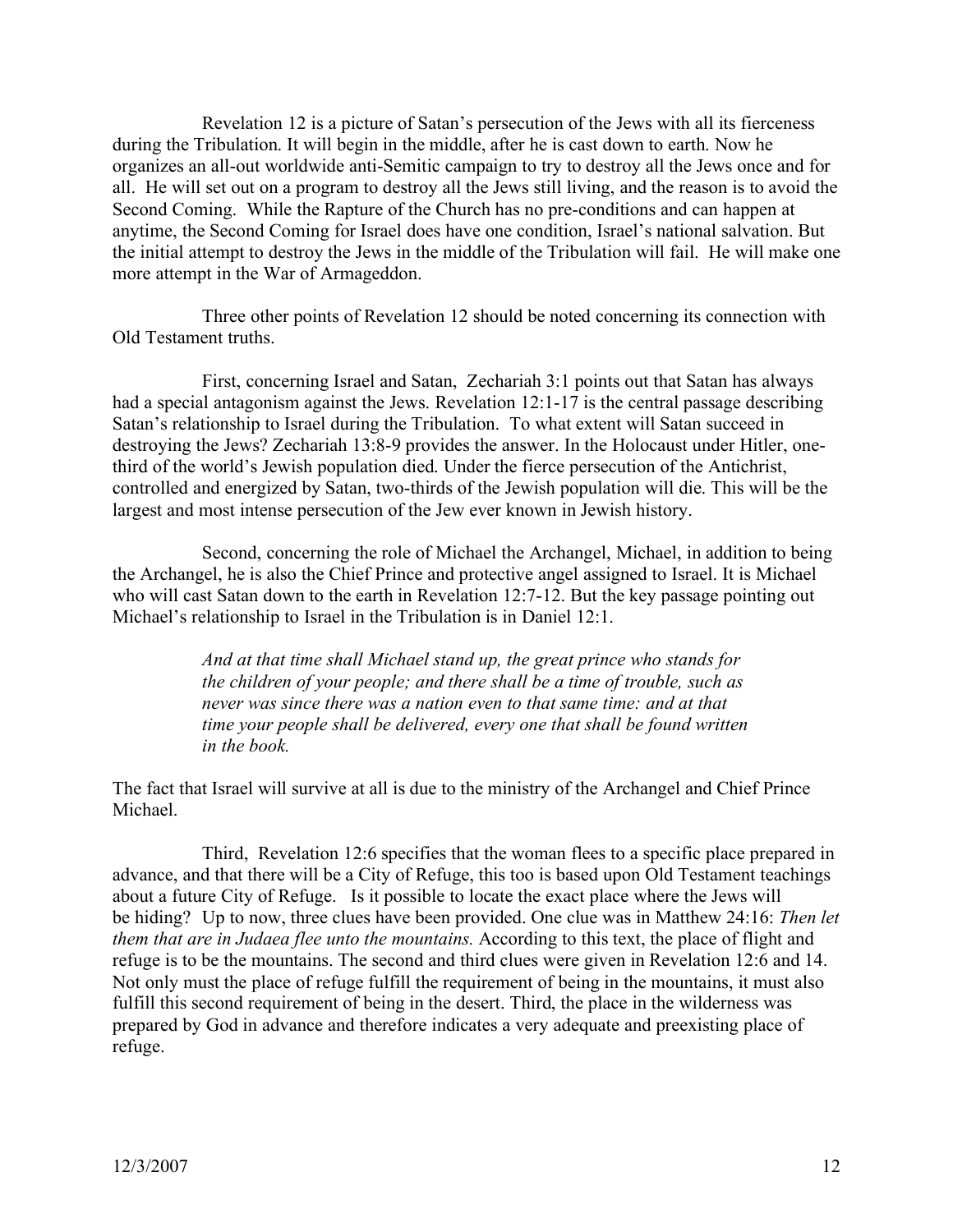These are the three clues found in passages examined earlier. Although inconclusive, another passage which may have a bearing on the question of "where?" is found in Isaiah 33:13- 16. Since the context is dealing with end time events, this passage also points out a distinction between the apostates and the Faithful Remnant as far as their protection and preservation is concerned. The means by which protection for the Remnant will be accomplished is given in verse 16. Beside reaffirming the promise mentioned in Isaiah 41:17-20 and 65:8-16 that food and water would be provided, this passage gives some insight as to the nature of the hiding place itself. First: it is stated that it will be *on high*, that is, in the mountains, thus reaffirming the Matthew passage. Second: the place of defense will be *the munitions of rocks*; that is, the very nature of the place will make it easy to defend.

This brings the total to four clues. The refuge will be:

- 1. In the mountains;
- 2. In the wilderness;
- 3. A place prepared in advance;
- 4. Very defensible.

Another passage, Micah 2:12, pinpoints the place exactly. The Remnant is gathered together *as the sheep of Bozrah*. Since the *sheep of Bozrah* are not any different than other sheep, this gathering together as the sheep of Bozrah simply means that they are to be gathered in Bozrah. Israel is the Flock of God, and this flock is to be gathered in Bozrah. The ancient city of Bozrah was located in the region of Mount Seir. Mount Seir is a very rocky range of mountains, and its name means the "hairy mountains." This fulfills the requirement of the Matthew passage. It is located in the wilderness section of ancient Edom and so fulfills the requirement of the Revelation passage. The very nature of the chain of mountains of Mount Seir makes it quite defensible, fulfilling the requirements of the Isaiah passage. Mount Seir is located in the western side of the ancient Edom, extending from southeast of the Dead Sea down to the city of Akaba. It towers over the Arabah, part of the rift valley from the south shore of the Dead Sea to the Gulf of Eilat. Today the area is in southern Jordan.

A really fascinating issue is the exact location of Bozrah in the mountain range of Mount Seir. Two places have been suggested. One is the present Arab village of *Buseira*, which seems to retain the name of Bozrah. This is the main argument in favor of it. Another suggestion is the city now known as Petra. While both cities meet all the above requirements, this author prefers the identification with Petra. Petra is located in a basin within Mount Seir, and is totally surrounded by mountains and cliffs. The only way in and out of the city is through a narrow passageway that extends for about a mile and can only be negotiated by foot or by horseback. This makes the city easy to defend, and its surrounding high cliffs give added meaning and confirmation to Isaiah 33:16. Only a few abreast can enter through this passage at any one time, giving this city even greater defensibility. The name *Bozrah* means "sheepfold." An ancient sheepfold had a narrow entrance so that the shepherd could count his sheep. Once inside the fold, the sheep had more room to move around. Petra is shaped like a giant sheepfold, with its narrow passage opening up to a spacious circle surrounded by cliffs. This is not true of the town of Buseira. Furthermore, by modern Petra is a site known as *Butzeira*, which retains the Hebrew *Botzrah* better than *Buseira*.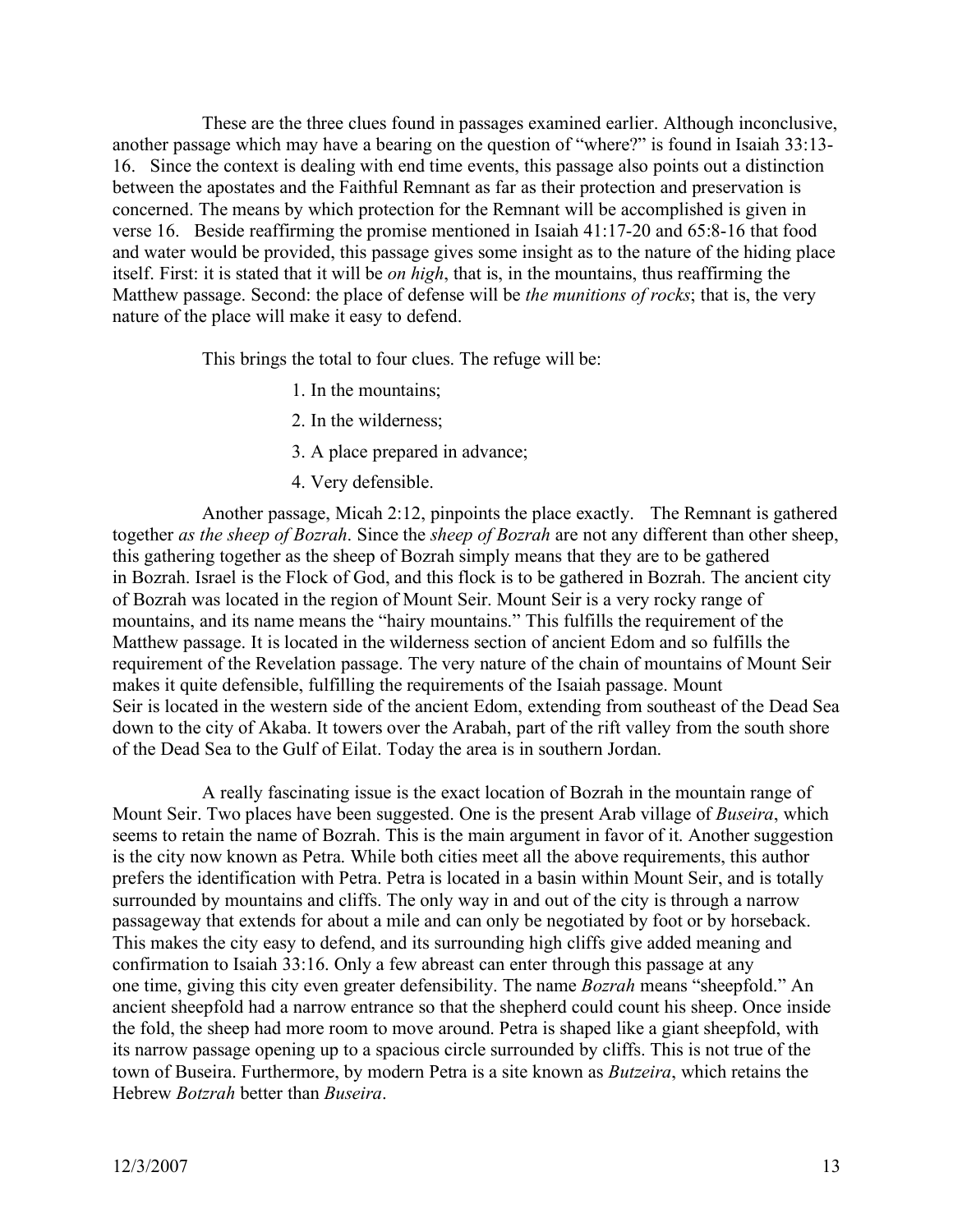Regardless of which of the two cities is to be taken as Old Testament Bozrah, the general area of Mount Seir remains the same. But is there any other reason that this area is chosen besides its natural defensibility? There is an indication of such in the context of Daniel 11:40-45, the key verse, is verse 41. The passage states that while the Antichrist will conquer the whole world, three nations will escape his domination: Edom, Moab, and Ammon. All three of these ancient nations currently comprise the single modern kingdom of Jordan. The city of Bozrah in Mount Seir is located in ancient Edom or southern Jordan. Since this area will escape the domination of the Antichrist, it is logical for the Jews to flee to this place. Thus, God will provide a city of refuge outside the Antichrist's domain for the fleeing Remnant. It will be a very defensible city located in Mount Seir (regardless of which of the two sites one might pick). Furthermore, as they flee and while they are living there, food and water will be miraculously provided.

#### **Revelation 20:4-6**

Premillennialists have often been criticized for basing their belief in a Millennium entirely on one passage of Scripture, Revelation 20. Because it is found in a book well noted for its high use of symbols, they say it is foolish to take the *one thousand years* literally. But that is hardly a valid criticism.

To begin with, while it is true that the Book of Revelation uses many symbols, it has already been shown that the meaning of all those symbols is explained either within the Book of Revelation itself or elsewhere in the Scriptures. Furthermore, never are years used in a symbolic way in this book. If they are symbolic, the symbolism is nowhere explained. The mention of 1,260 days, 42 months, and 3½ years are all literal and not symbolic. Hence, there is no need to take the one thousand years as anything but literal years. The desire to spiritualize the text always places the burden of proof on the interpreter. Without objective proof it will result in a subjective interpretation.

It is, of course, true that the figure of *one thousand years* is only found in Revelation 20. But it is recorded six different times in this one text, and if repetition tries to do anything, it certainly endeavors to make a point. While it is true that the *millennium* (that is, one thousand years) is found only in Revelation 20, the belief in the Messianic Kingdom does not rest on this passage alone. In fact, it hardly rests on it at all. The *basis* for the belief in the Messianic Kingdom is twofold. First: there are the unfulfilled promises of the Jewish covenants, promises that can only be fulfilled in a Messianic Kingdom. Second: there are the unfulfilled prophecies of the Jewish prophets. There are numerous prophecies of the Old Testament that speak of the coming of the Messiah Who will reign on David's Throne, and rule over a peaceful Kingdom. There is a great amount of material in the Old Testament on the Messianic Kingdom, and the belief in a Messianic Kingdom rests on the basis of a literal interpretation of this massive material. The only real contribution that the Book of Revelation makes to the knowledge of the Kingdom is to disclose just how long the Messianic Kingdom will last—namely one thousand years—for which the term *Millennium* is used. This is the one key truth concerning the Kingdom that was not revealed in the Old Testament.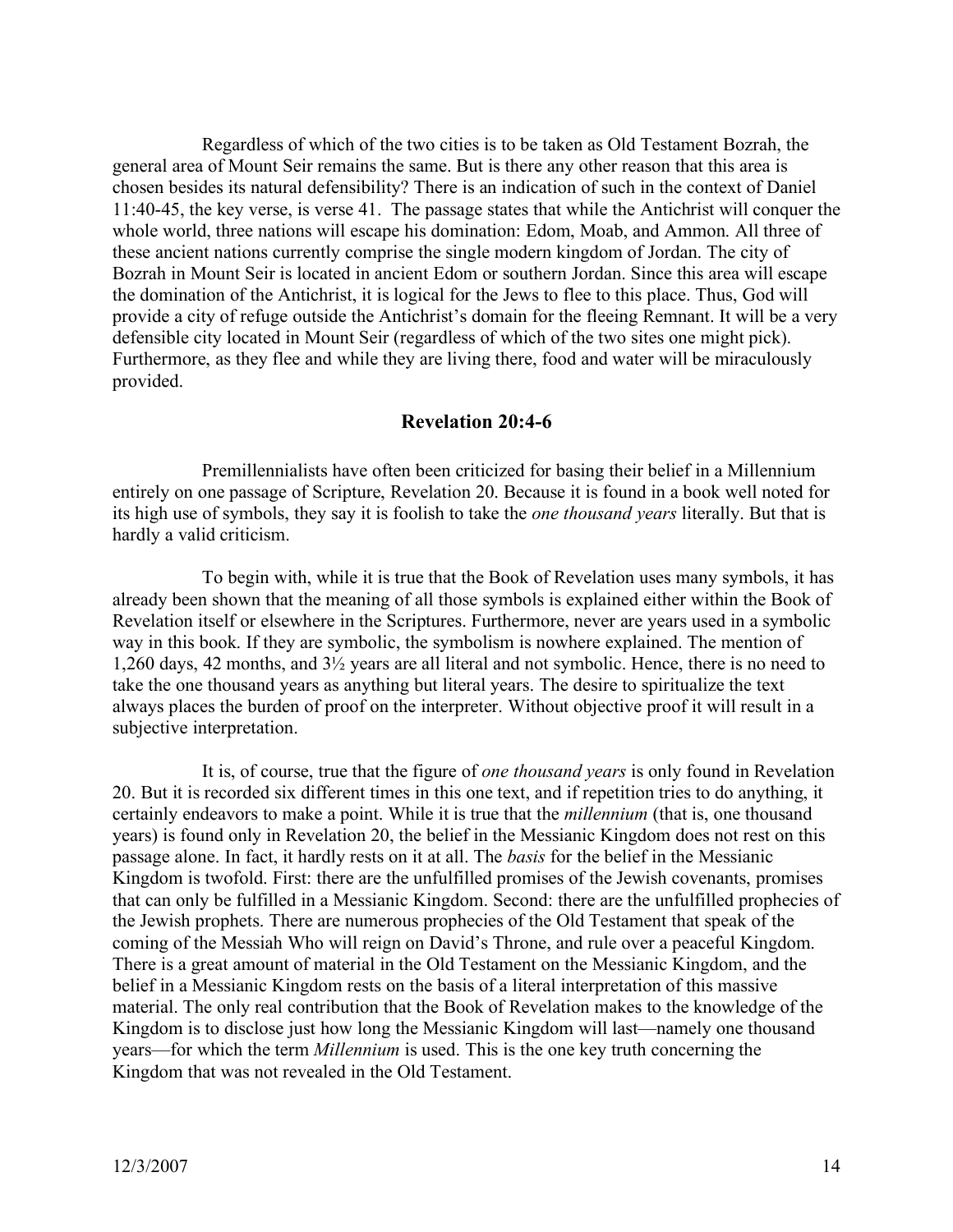It is in light of this that it is possible to understand why so much of the book is spent on the Great Tribulation and so little on the Millennium. While much of the material in Revelation 4-19 is found scattered in the pages of the Old Testament, it is impossible to place these events in chronological sequence using only the Old Testament. The Book of Revelation provides the framework by which this can be done. A great portion of the Book of Revelation was used to accomplish this goal. On the other hand, all of the various features and facets of the Messianic Kingdom have already been revealed in the Old Testament. It portrays the general characteristics of life in the Kingdom, which do not raise the problem of an order of sequence. Hence, there was no reason to spend a great deal of time on the Messianic Kingdom in the Book of Revelation. Most of what was needed to be revealed was already known from the Old **Testament** 

However, there were two things about the Messianic Kingdom which were not revealed in the Old Testament. The first was the length of the Messianic Kingdom. While the Old Testament prophets foresaw a long period of time of a peaceful messianic reign, they did not reveal just how long this would last. To answer this question, the Book of Revelation states that it will be exactly one thousand years. A second thing that was unknown from the Old Testament prophets was the circumstances by which the Kingdom would come to an end and how this would lead into the Eternal Order. This is also revealed by the Book of Revelation. These two items are all that Revelation 20 added to the knowledge of the Messianic Kingdom. The belief in a Messianic Kingdom does not rest on this passage, but is based on the numerous prophecies of the Old Testament prophets.

Another basis for the belief in a coming Kingdom rests on the four unconditional, unfulfilled covenants God made with Israel. These covenants are unconditional and so rely solely on God for their fulfillment and not on Israel. They are also unfulfilled, and since God is One Who keeps His promises, they must be fulfilled in the future. They can only be fulfilled within the framework of a Messianic Kingdom or a Millennial Kingdom.

The first of these is the Abrahamic Covenant, which promised an eternal seed developing into a nation that will possess the Promised Land with some definite borders. While that nation—the Jews—continues to exist, never in Jewish history have they possessed all of the Promised Land. For this promise to be fulfilled, there must be a future Kingdom. Besides, the possession of the Land was not merely promised to Abraham's seed, but to Abraham personally when God said, *to you will I give it, and to your seed forever* (Gen. 13:15). For God to fulfill His promise to Abraham (as well as to Isaac and Jacob), there must be a future Kingdom.

The second covenant is the Palestinian Covenant, or Land Covenant, that spoke of a worldwide regathering of the Jews and repossession of the Land following their dispersion. While the dispersion has already occurred and is in effect today, the regathering and repossession of the Land still awaits fulfillment in the future. This, too, requires a future Kingdom.

The Davidic Covenant is the third covenant, and it promised four eternal things: an eternal house (dynasty), an eternal throne, an eternal kingdom, and an eternal Person. The Dynasty became eternal because it culminated in a Person Who is Himself eternal: Jesus the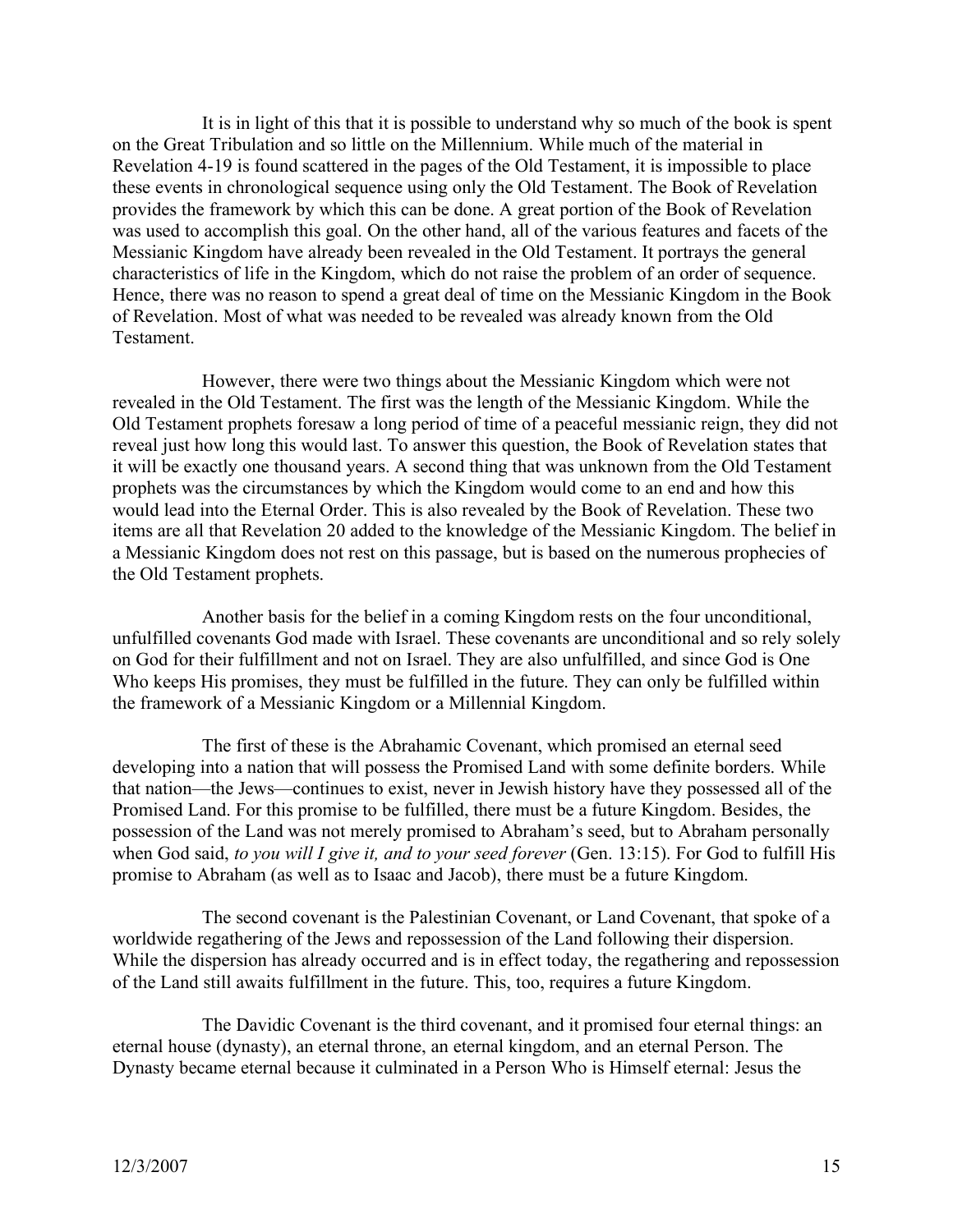Messiah. For that reason the Throne and Kingdom will be eternal as well. But Jesus has never yet sat on the Throne of David ruling over a Kingdom of Israel. The reestablishment of the Davidic Throne and Messiah's rule over the Kingdom still awaits a future fulfillment. It requires a future kingdom.

The last of these covenants is the New Covenant, which spoke of the national regeneration and salvation of Israel, encompassing each individual Jewish member of that nation. This, too, awaits its final fulfillment and requires a future kingdom.

It is the extensive prophetic writings, as well as all of these covenants, that provide the basis for the belief in a future Messianic Kingdom, and not merely one chapter of a highly symbolic book.

To summarize, the basis for the belief in a Messianic Kingdom is twofold: the unfulfilled promises of the Jewish covenants, and the unfulfilled prophecies of the Jewish prophets.

# **Revelation 21:1-22:5**

The Eternal Order was something unforeseen by the prophets of the Old Testament and thus the highpoint of all Old Testament prophecy was the Messianic Kingdom while the highpoint of the New Testament prophecy is the Eternal Order. But here again, that while the Eternal Order description is all new, many of the symbols used within this segment are also based on the way these symbols were used in the Old Testament. That would include the various stones mentioned based upon Ezekiel 28:13, the Tree of Life, the River of Life, and so on. The Appendix will help correlate some of these verses when Old Testament symbols are borrowed to describe something that by itself was unrevealed in the Old Testament.

## **Other Passing Examples**

The Book of Revelation also makes references to the *Shechinah* Glory, the visible manifestation of God's presence and how the *Shechinah* functions is also based on certain things in the Old Testament. The only passage that somehow relates the *Shechinah* Glory to the Great Tribulation is Revelation 15:8:

> *And the temple was filled with smoke from the glory of God, and from his power; and none was able to enter into the temple, till the seven plagues of the seven angles should be finished.*

In this passage, the *Shechinah* Glory is connected with the Bowl Judgments, which will be the final and most severe series of judgments in the Tribulation. These judgments will bring to a completion the wrath of God. In the Book of Numbers, the *Shechinah* Glory rendered judgment for sin, and it will do so again in the Great Tribulation. The Millennium will only last one thousand years, and then history will enter the period of the Eternal Order. But here, too, the *Shechinah* Glory will be evident. In Revelation 21:1-2 describes the New Jerusalem, but then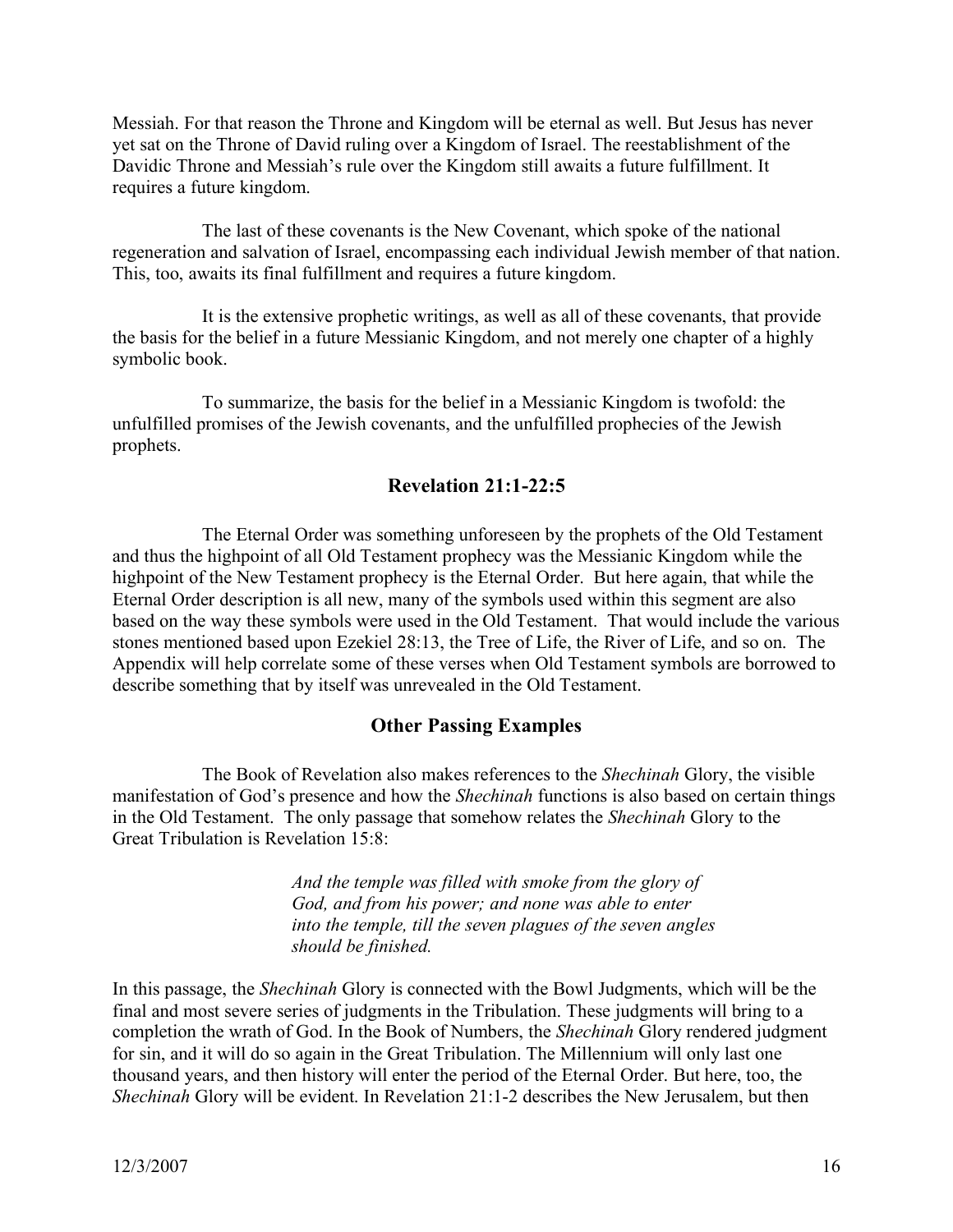verse three describes the new presence of God in Jerusalem: *the Tabernacle of God* will be *with men* and He will dwell with men. The word "dwell" is the Greek word, *skeinei*, which means "to tabernacle." As it was with the Old Testament, in the Eternal Order the *Shechinah* Glory will tabernacle with men, although there will be no Tabernacle or Temple, *per se*. Jerusalem will have the glory of God, because of this "tabernacling" with men, according to Revelation 21:10-11. Since Jerusalem will have the glory of God because of God's dwelling with men, there will be certain results, according to Revelation 21:23-24. Because the *Shechinah* Glory will be there, there will be no need of the natural light from the sun or the moon, nor the artificial light of the lamp. The *Shechinah* Glory will provide all the light that will be necessary, and all the inhabitants will be able to walk in that light. So it will be for all eternity.

Another concept in the Old Testament is the concept of the Remnant of Israel, which refers to that part of Israel that actually believed what God had revealed through Moses and the Prophets. The existence of the remnant even continues to the present age and will also continue into the prophetic future. All individual Jews who become believers during the seven years of the Tribulation are part of the Remnant of Israel. This includes the 144,000 Jews (Rev. 7) and those Jews of Jerusalem who become believers in the middle of the Tribulation (Rev. 11:13). It includes all individual Jews who become believers as a result of the preaching of the 144,000 or the Two Witnesses of Revelation 11. It also includes the Remnant of Revelation 12:17 that Satan will attack in a particular way.

Again, I had to be selective in the paper as to what I would emphasize, but these are just a few examples and many more could be given. The enclosed Appendix will provide a list (not necessarily exhaustive) of Old Testament backgrounds to the Revelation passages. Here I have listed 226 verses from Revelation and given you 492 examples of Old Testament backgrounds and again, the list is not exhaustive.

One obvious element of this paper is to know that it is a very wrongful conclusion to claim that the Old Testament must be interpreted by the New Testament because subsequent revelation must be determined by previous revelation and not vice versa. Why do we Bible believers not interpret the New Testament by the *Book of Mormon* or by *The Key To The Scriptures*? Because we find these writings that claim to be subsequent revelation are simply not consistent on what is taught in the previous revelation and therefore, it is rejected. Thus if the New Testament changes what the Old Testament teaches, rewrites the obvious meanings of the Old Testament statements, and contradicts the Old Testament, then the New Testament is a fraudulent document. But if the Old Testament is quoted by the New Testament, it shows not contradiction but fulfillment, not cancellations of previous promises but expansions of previous promises. Whatever new information the New Testament may give, it cannot simply contradict what was revealed previously, or change it, or rewrite it. So whatever additional things God may choose to do for the Church and whatever additional plans God may have for the Church, these plans cannot cancel what He already promised to Israel. A promise can only be fulfilled to the one the promise was made. A prophecy can only be fulfilled to whom the prophecy was made. So again, whatever additional promises God may make for the Church, whatever additional prophecies there are for the Church, it can never cancel promises and prophecies made to Israel, which must also be literally fulfilled. This is the very essence of Dispensationalism, Premillennialism, and Pretribulationism.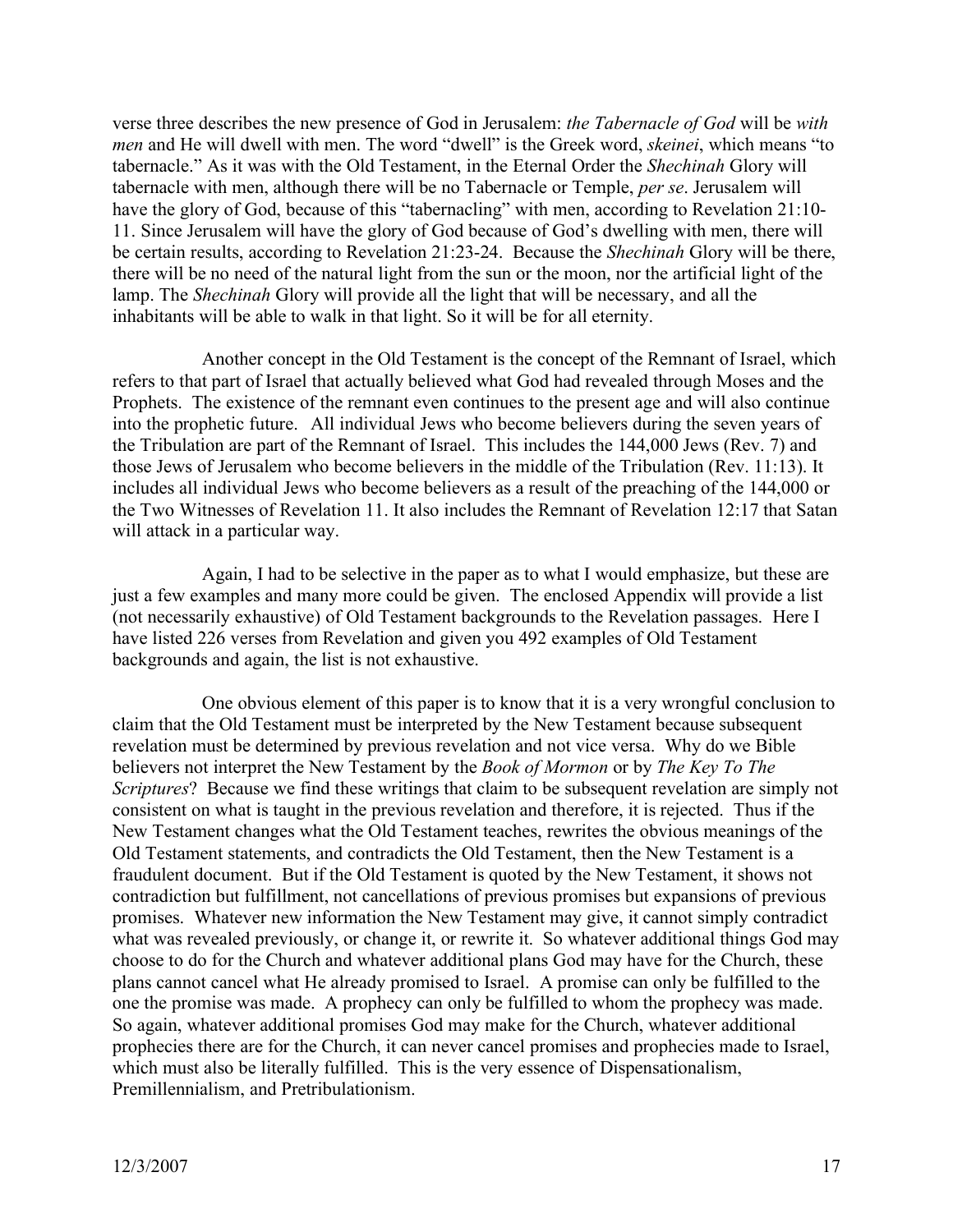# **APPENDIX** Old Testament References in the Book of Revelation

There are over five hundred references to the Old Testament in the Book of Revelation. The following is a list of such references, but it makes no claim to being exhaustive or complete.

Some of these references back to the Old Testament do speak of the very same thing as the Revelation. However, in others, the Revelation merely borrows a phrase or motif for the purpose of developing a new area. This distinction should be kept in mind in the study of those Old Testament references.

| Revelation | 1:1  | Daniel 2:28-29                                                 |
|------------|------|----------------------------------------------------------------|
|            | 1:4  | Isaiah 11:2                                                    |
|            | 1:5  | Genesis 49:11; Psalm 89:27                                     |
|            | 1:6  | Exodus 19:6; Isaiah 61:6                                       |
|            | 1:7  | Daniel 7:13; Zechariah 12:10-14                                |
|            | 1:8  | Isaiah 41:4                                                    |
|            | 1:12 | Exodus 25:37; 37:23                                            |
|            | 1:13 | Daniel 7:13; 10:5, 16                                          |
|            | 1:14 | Daniel 7:9; 10:6                                               |
|            | 1:15 | Ezekiel 1:7, 24; 43:2; Daniel 10:6                             |
|            | 1:16 | Judges 5:31; Isaiah 49:2                                       |
|            | 1:17 | Isaiah 41:4; 44:6; 48:12; Daniel 8:17-18; 10:9, 10, 12, 15, 19 |
|            | 1:18 | Job 3:17; Hosea 13:14                                          |
| Revelation | 2:4  | Jeremiah 2:2                                                   |
|            | 2:7  | Genesis 2:9; 3:22-24; Proverbs 11:30; 13:12;                   |
|            |      | Ezekiel 31:8 (LXX)                                             |
|            | 2:12 | Isaiah 49:2                                                    |
|            | 2:14 | Numbers 25:1-3                                                 |
|            | 2:17 | Exodus 16:33-34; Isaiah 62:2; 65:15                            |
|            | 2:18 | Daniel 10:6                                                    |
|            | 2:20 | I Kings 16:31-32; II Kings 9:7, 22                             |
|            | 2:23 | Psalm 7:9; 26:2; 28:4; Jeremiah 11:20; 17:10                   |
|            | 2:27 | Psalm 2:7-9; Isaiah 30:14; Jeremiah 19:11                      |
| Revelation | 3:4  | Ecclesiastes 9:8                                               |
|            | 3:5  | Exodus 32:32-33                                                |
|            | 3:7  | Isaiah 22:22                                                   |
|            | 3:9  | Isaiah 43:4; 49:23; 60:14                                      |
|            | 3:12 | Isaiah 62:2; Ezekiel 48:35                                     |
|            | 3:14 | Genesis 49:3; Deuteronomy 21:17                                |
|            | 3:18 | Isaiah 55:1                                                    |
|            | 3:19 | Proverbs 3:12                                                  |
| Revelation | 4:1  | Ezekiel 1:1                                                    |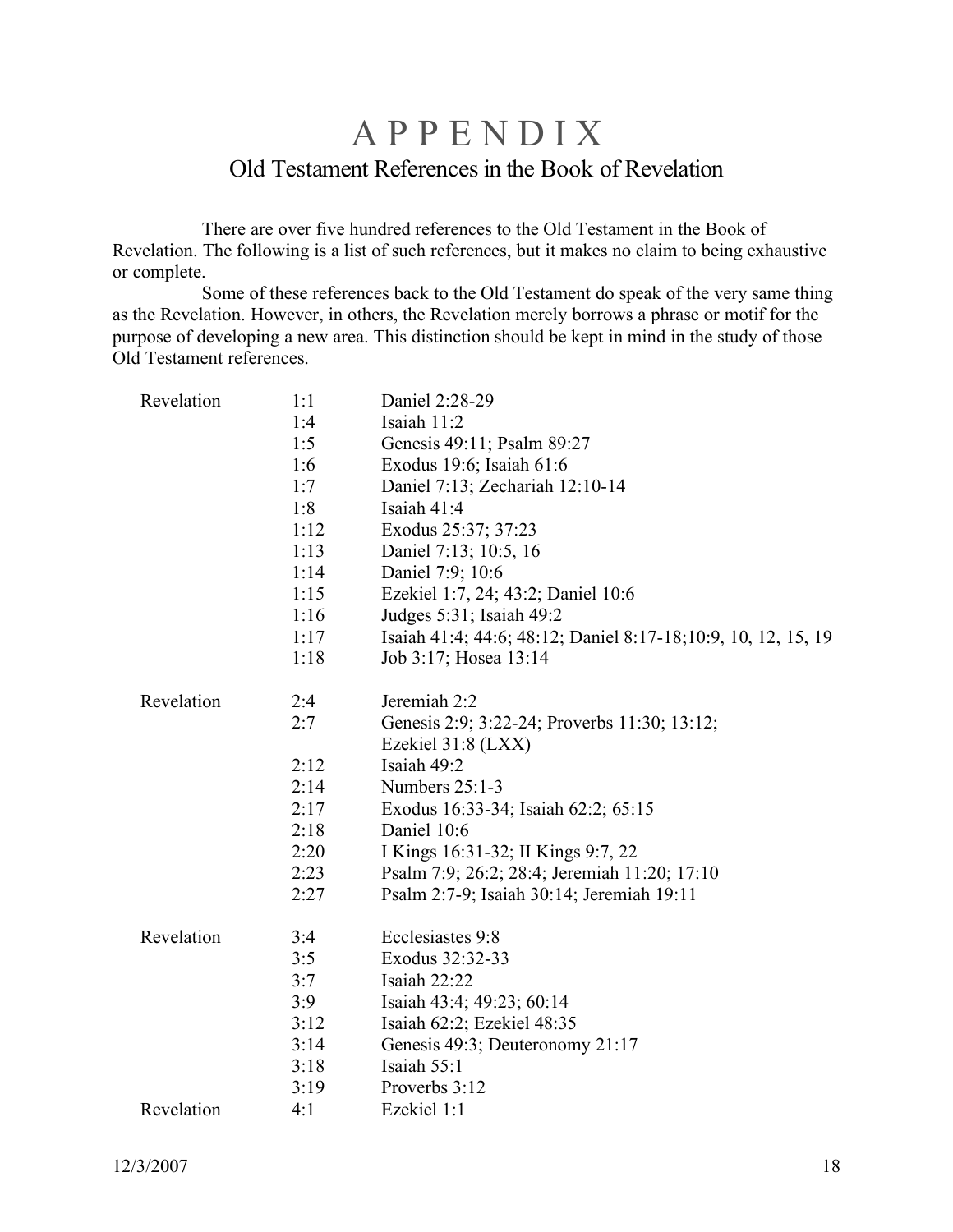|            | 4:2     | Isaiah 6:1; Ezekiel 1:26-28; Daniel 7:9                     |
|------------|---------|-------------------------------------------------------------|
|            | 4:3     | Ezekiel 1:26, 28; 10:1                                      |
|            | 4:5     | Exodus 19:16; 25:37; Isaiah 11:2; Ezekiel 1:13              |
|            | 4:6     | Ezekiel 1:5, 18, 22, 26; 10:1, 12                           |
|            | 4:7     | Ezekiel 1:10, 10:14                                         |
|            | 4:8     | Isaiah 6:2-3; Ezekiel 1:18; 10:12                           |
|            | 4:9     | Deuteronomy 32:40; Daniel 4:34; 6:26; 12:7                  |
|            | 4:11    | Genesis 1:1                                                 |
| Revelation | 5:1     | Ezekiel 2:9-10; Daniel 12:4                                 |
|            | 5:5     | Genesis 49:9-10; Isaiah 11:1, 10                            |
|            | 5:6     | Isaiah 11:2; Zechariah 3:8-9; 4:10                          |
|            | 5:8     | Psalm 111:2                                                 |
|            | 5:9     | Psalm 40:3; 98:1; 144:9; 149:1; Isaiah 42:10; Daniel 5:19   |
|            | 5:10    | Exodus 19:6; Isaiah 61:6                                    |
|            | 5:11    | Daniel 7:10                                                 |
| Revelation | 6:2     | Zechariah $1:8$ ; 6:3                                       |
|            | 6:4     | Zechariah 1:8; 6:2                                          |
|            | 6:5     | Zechariah 6:2                                               |
|            | 6:8     | Jeremiah 15:2-3; 24:10; 29:17; Ezekiel 14:21; Hosea 13:14;  |
|            |         | Zechariah 6:3                                               |
|            | 6:12    | Isaiah 50:3; Joel 2:10                                      |
|            | 6:13    | Isaiah 34:4                                                 |
|            | 6:14    | Isaiah 34:4; Nahum 1:5                                      |
|            | 6:15    | Psalm 48:4-6; Isaiah 2:10-12, 19                            |
|            | 6:16    | Hosea 10:8                                                  |
|            | 6:17    | Psalm 76:7; Jeremiah 30:7; Nahum 1:6; Zephaniah 1:14-18;    |
|            |         | Malachi 3:2                                                 |
| Revelation | 7:1     | Isaiah 11:2; Jeremiah 49:36; Ezekiel 7:2; 37:9; Daniel 7:2; |
|            |         | Zechariah 6:5                                               |
|            | 7:3     | Ezekiel 9:4-6                                               |
|            | 7:4     | Genesis 49:1-28                                             |
|            | 7:9     | Leviticus 23:40                                             |
|            | 7:10    | Psalm 3:8                                                   |
|            | 7:14    | Genesis 49:11                                               |
|            | 7:15    | Leviticus 26:11                                             |
|            | 7:16    | Psalm 121:5-6; Isaiah 49:10                                 |
|            | 7:17    | Psalm 23:1-2; Ezekiel 34:23                                 |
| Revelation | 8:3     | Psalm 141:2                                                 |
|            | 8:4     | Psalm 141:2                                                 |
|            | 8:5     | Ezekiel 10:2                                                |
|            | $8:5-6$ | Exodus 19:16                                                |
| Revelation | 8:7     | Exodus 9:23-24; Psalm 18:13; Isaiah 28:2                    |
|            |         |                                                             |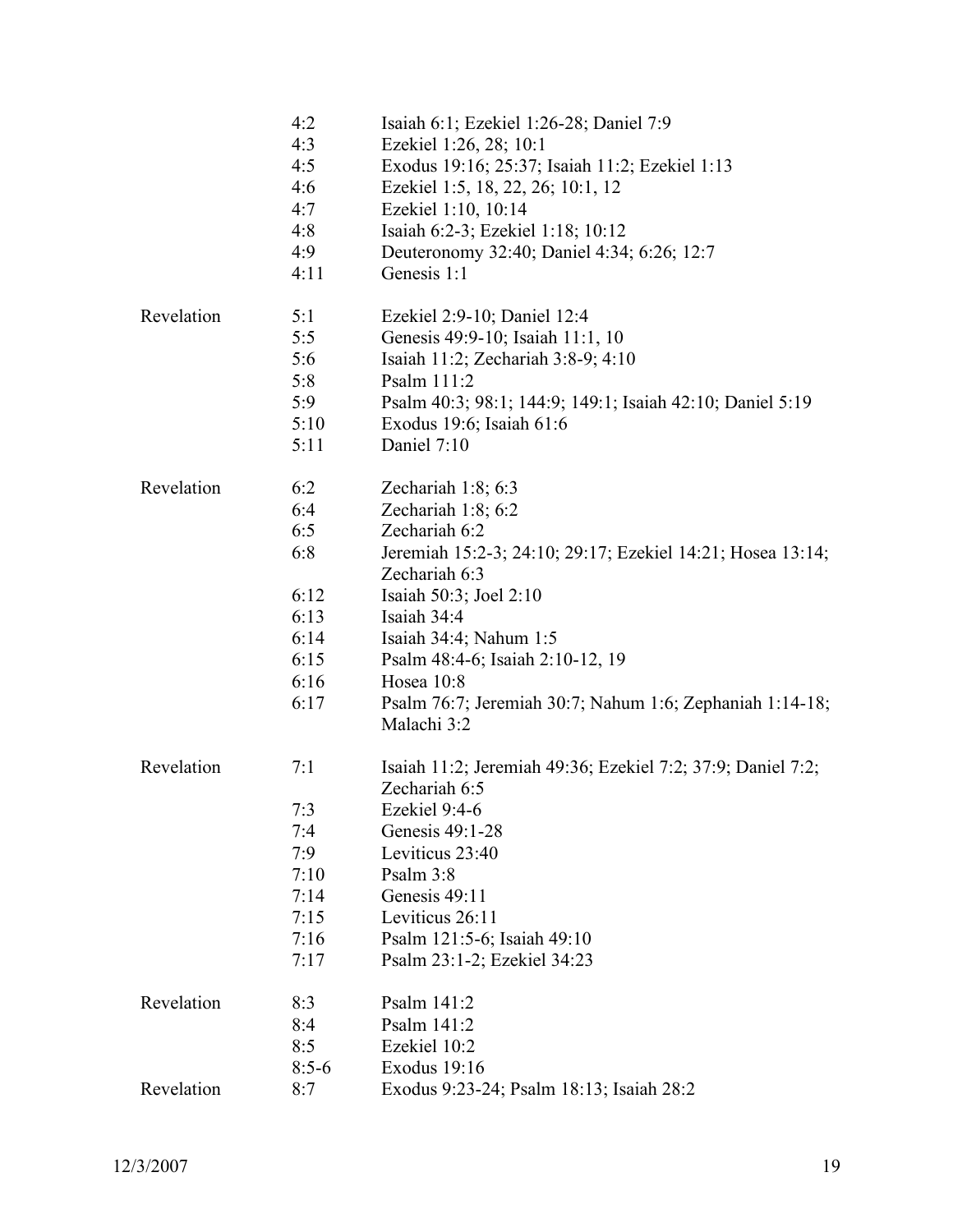|            | 8:8   | Exodus 7:17-19                                      |
|------------|-------|-----------------------------------------------------|
|            | 8:10  | Isaiah 14:12                                        |
|            | 8:11  | Jeremiah 9:15; 23:15                                |
|            | 8:12  | Isaiah $13:10$                                      |
| Revelation | 9:1   | Isaiah 14:12-14                                     |
|            | 9:2   | Genesis 19:28; Exodus 19:8                          |
|            | 9:3   | Exodus 10:12-15                                     |
|            | 9:4   | Ezekiel 9:4                                         |
|            | 9:6   | Job 3:21                                            |
|            | 9:8   | Joel $1:6$                                          |
|            | 9:9   | Joel $2:5$                                          |
|            | 9:11  | Job 26:6; 28:22; 31:12; Psalm 88:11; Proverbs 15:11 |
|            | 9:14  | Genesis 15:18; Deuteronomy 1:7; Joshua 1:4          |
| Revelation | 10:1  | Ezekiel 1:26-28                                     |
|            | 10:4  | Daniel 8:26; 12:4-9                                 |
|            | 10:5  | Deuteronomy 32:40; Daniel 12:7                      |
|            | 10:6  | Genesis 1:1; Deuteronomy 32:40; Nehemiah 9:6;       |
|            |       | Daniel 12:17                                        |
|            | 10:7  | Amos $3:7$                                          |
|            | 10:9  | Jeremiah 15:16; Ezekiel 2:8-33                      |
|            | 10:11 | Ezekiel 37:4, 9                                     |
| Revelation | 11:1  | Ezekiel 40:3-4; Zechariah 2:1-2                     |
|            | 11:2  | Ezekiel 40:17-20                                    |
|            | 11:4  | Zechariah 4:1-3, 11-14                              |
|            | 11:5  | Numbers 16:35; II Kings 1:10-12                     |
|            | 11:6  | Exodus 7:19-25; I Kings 17:1                        |
|            | 11:7  | Exodus 7:3, 7, 8, 21                                |
|            | 11:8  | Isaiah 1:9-10; 3:9; Jeremiah 23:14; Ezekiel 16:49;  |
|            |       | Ezekiel 23:3, 8, 19, 27                             |
|            | 11:9  | Psalm 79:2-3                                        |
|            | 11:11 | Ezekiel 37:9-10                                     |
|            | 11:15 | Exodus 15:18; Daniel 2:44-45; 7:13-14, 27           |
|            | 11:18 | Psalm 2:1-3; 46:6; 115:13                           |
| Revelation | 12:1  | Genesis 37:9-11                                     |
|            | 12:2  | Isaiah 26:17; 66:7; Micah 4:9-10                    |
|            | 12:3  | Isaiah 27:1; Daniel 7:7, 20, 24                     |
|            | 12:4  | Daniel 8:10                                         |
|            | 12:5  | Psalm 2:8-9; Isaiah 66:7                            |
|            | 12:7  | Daniel 10:13, 21; 12:1                              |
|            | 12:9  | Genesis 3:1; Job 1:6; 2:1; Zechariah 3:1            |
|            | 12:10 | Job 1:9-11; 2:4-5; Zechariah 3:1                    |
| Revelation | 12:14 | Exodus 19:4; Deuteronomy 32:11; Isaiah 40:31;       |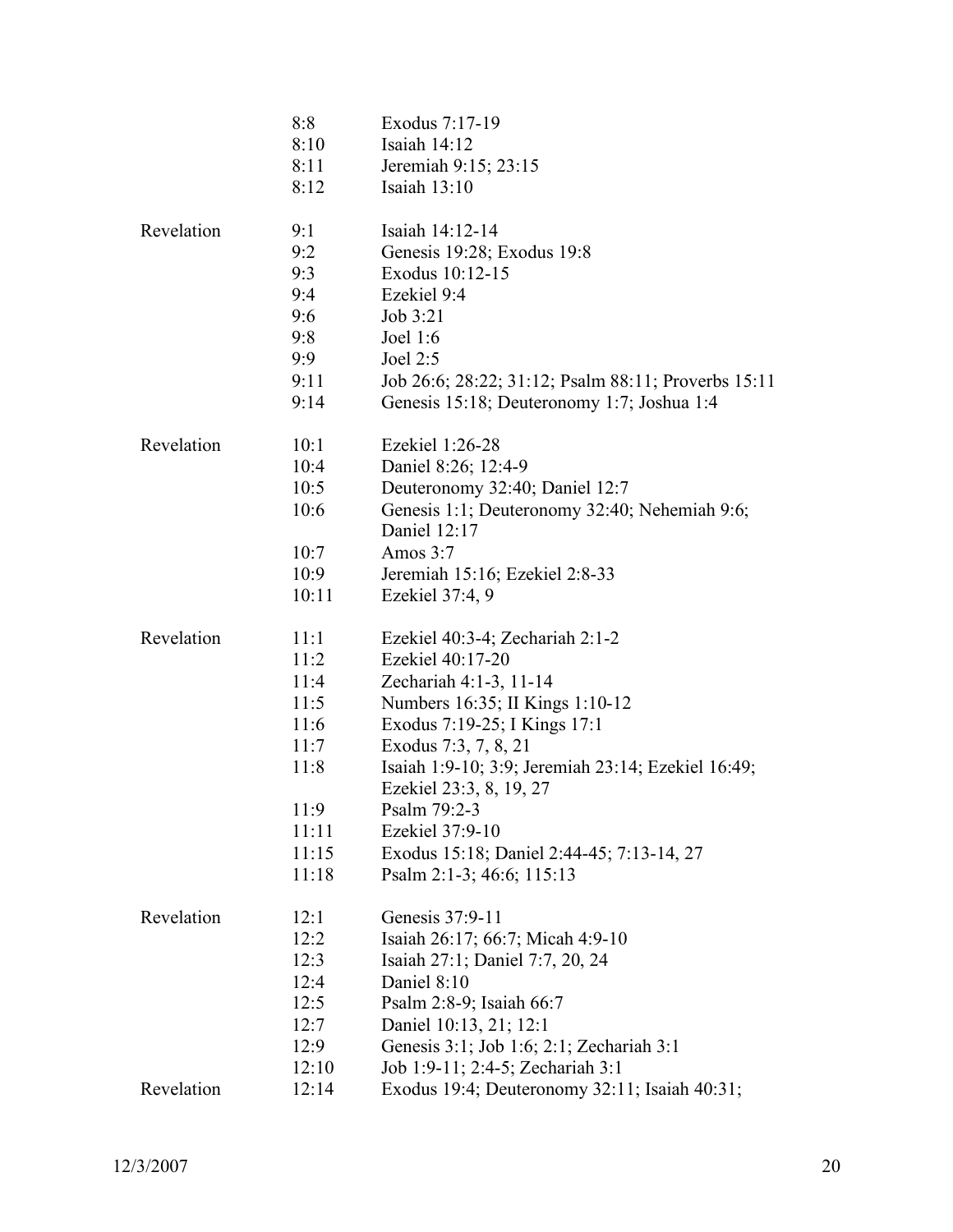|            | 12:15<br>12:17                                                                             | Daniel 7:25; 12:7; Hosea 2:14-15<br>Hosea 15:10<br>Genesis 3:15                                                                                                                                                                                                                                  |
|------------|--------------------------------------------------------------------------------------------|--------------------------------------------------------------------------------------------------------------------------------------------------------------------------------------------------------------------------------------------------------------------------------------------------|
| Revelation | 13:1<br>13:2<br>13:3<br>13:4<br>13:5<br>13:7<br>13:8<br>13:10<br>13:11<br>13:13            | Daniel 7:3, 7, 8<br>Daniel 7:4-6, 8<br>Daniel 7:8<br>Daniel 8:24<br>Daniel 7:8, 11, 20, 25; 11:36<br>Daniel 7:21<br>Daniel 12:1<br>Jeremiah 15:2; 43:11<br>Daniel 8:3<br>I Kings 1:9-12                                                                                                          |
| Revelation | 14:1<br>14:2<br>14:3<br>14:7<br>14:8<br>14:10<br>14:11<br>14:14<br>14:18<br>14:19<br>14:20 | Psalm 2:6; Ezekiel 9:4<br>Ezekiel 1:24; 43:2<br>Psalm 144:9<br>Exodus 20:11<br>Isaiah $21:9$ ; Jeremiah $51:7-8$<br>Genesis 19:24; Psalm 75:8; Isaiah 51:17<br>Isaiah 34:10; 66:24<br>Daniel 7:13<br>Joel 3:13<br>Isaiah $63:1-6$<br>Joel 3:13                                                   |
| Revelation | 15:1<br>15:3<br>15:4<br>15:5<br>15:6<br>15:7<br>15:8                                       | Leviticus 26:21<br>Exodus 15:1-18; Deuteronomy 31:30-32:44; Psalm 92:5;<br>Psalm 111:2; 139:14<br>Psalm 86:9; Isaiah 66:23; Jeremiah 10:7<br>Exodus 38:21<br>Leviticus 26:21<br>Jeremiah 25:15<br>Exodus 40:34-35; Leviticus 26:21; I Kings 8:10-11;<br>II Chronicles $5:13-14$ ; Isaiah $6:1-4$ |
| Revelation | 16:1<br>16:2<br>16:3<br>16:4<br>16:5<br>16:6<br>16:7                                       | Psalm 79:6; Jeremiah 10:25; Ezekiel 22:31<br>Exodus 9:9-11; Deuteronomy 28:35<br>Exodus 7:17-25<br>Exodus 7:17-21; Psalm 78:44<br>Psalm 145:17<br>Isaiah 49:26<br>Psalm 19:9; 145:17                                                                                                             |
| Revelation | 16:10<br>16:12                                                                             | Exodus 10:21-23<br>Isaiah 11:15-16; 41:2, 25; 46:11; Jeremiah 51:36                                                                                                                                                                                                                              |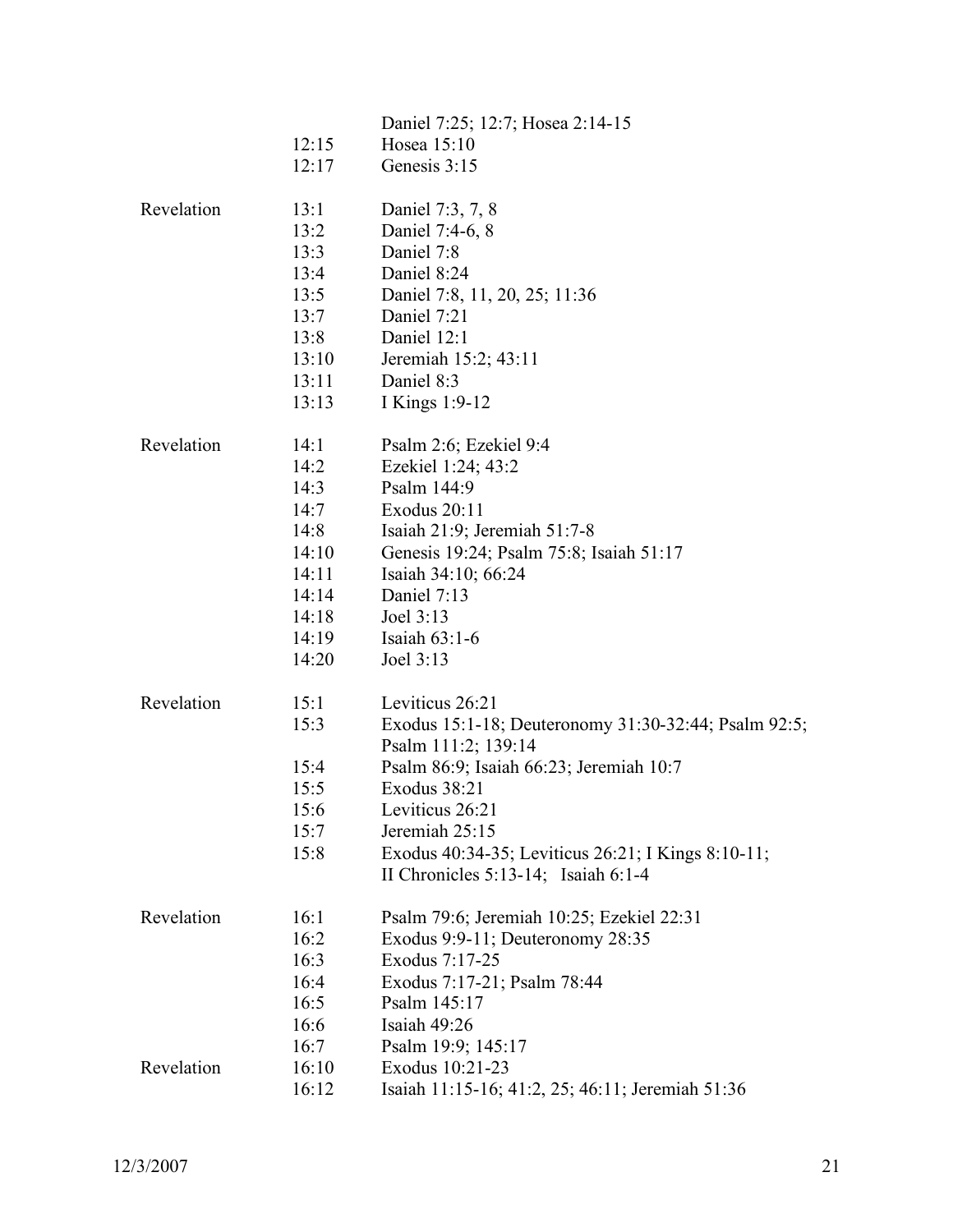|            | 16:13   | Exodus 8:6                                           |
|------------|---------|------------------------------------------------------|
|            | 16:14   | I Kings 22:21-23                                     |
|            | 16:16   | Judges 5:19; II Kings 23:29-30; II Chronicles 35:22; |
|            |         | Zechariah 12:11                                      |
|            | 16:19   | Jeremiah 25:15                                       |
|            | 16:21   | Exodus 9:18-25                                       |
|            |         |                                                      |
| Revelation | 17:1    | Jeremiah 51:13; Nahum 3:4                            |
|            | 17:2    | Isaiah $23:17$                                       |
|            | 17:3    | Daniel 7:7                                           |
|            | 17:4    | Jeremiah 51:7; Ezekiel 28:13                         |
|            | 17:8    | Exodus 32:32-33; Daniel 12:1                         |
|            | 17:12   | Daniel 7:24-25                                       |
|            | 17:16   | Leviticus 21:9                                       |
| Revelation | 18:1    | Ezekiel 43:2                                         |
|            | 18:2    | Isaiah 21:9; 34:13-15; Jeremiah 50:30; 51:37         |
|            | 18:3    | Jeremiah 51:7                                        |
|            | 18:4    | Isaiah 52:11; Jeremiah 50:8; 51:6, 45                |
|            | 18:5    | Jeremiah 41:9                                        |
|            | 18:6    | Psalm 137:8; Jeremiah 50:15, 29                      |
|            | 18:7    | Isaiah $47:7-8$ ; Zephaniah $2:15$                   |
|            | 18:8    | Isaiah 47:9; Jeremiah 50:31-32                       |
|            | 18:9-19 | Ezekiel 26:16-18; 27:26-31                           |
|            | 18:9    | Jeremiah 50:46                                       |
|            | 18:10   | Isaiah 13:1                                          |
|            | 18:12   | Ezekiel 27:12-25                                     |
|            | 18:20   | Jeremiah 51:48                                       |
|            | 18:21   | Jeremiah 51:63-64                                    |
|            | 18:22   | Isaiah 24:8; Jeremiah 25:10; Ezekiel 26:13           |
|            | 18:23   | Jeremiah 7:34; 16:9; 25:10; Nahum 3:4                |
|            |         |                                                      |
| Revelation | 19:2    | Deuteronomy 32:43; Psalm 119:137; Jeremiah 51:48     |
|            | 19:3    | Isaiah 34:9-10; Jeremiah 51:48                       |
|            | 19:5    | Psalm 22:23; 134:1; 135:1                            |
|            | 19:6    | Psalm 93:1; 97:1; Ezekiel 1:24; 43:2; Daniel 10:6    |
|            | 19:11   | Psalm 18:10; 45:3-4; Isaiah 11:4-5; Ezekiel 1:1      |
|            | 19:13   | Isaiah 63:3                                          |
|            | 19:15   | Psalm 2:8-9; Isaiah 11:4; 63:3-6                     |
|            | 19:16   | Deuteronomy 10:17                                    |
|            | 19:17   | Isaiah 34:6-7; Ezekiel 39:17                         |
|            | 19:18   | Isaiah 34:6-7; Ezekiel 39:18                         |
|            | 19:19   | Psalm 2:2; Joel 3:9-11                               |
|            | 19:20   | Isaiah 30:33: Daniel 7:11                            |
|            | 19:21   | Ezekiel 39:19-20                                     |
| Revelation | 20:2    | Genesis 3:1, 13-14; Isaiah 24:21-22                  |